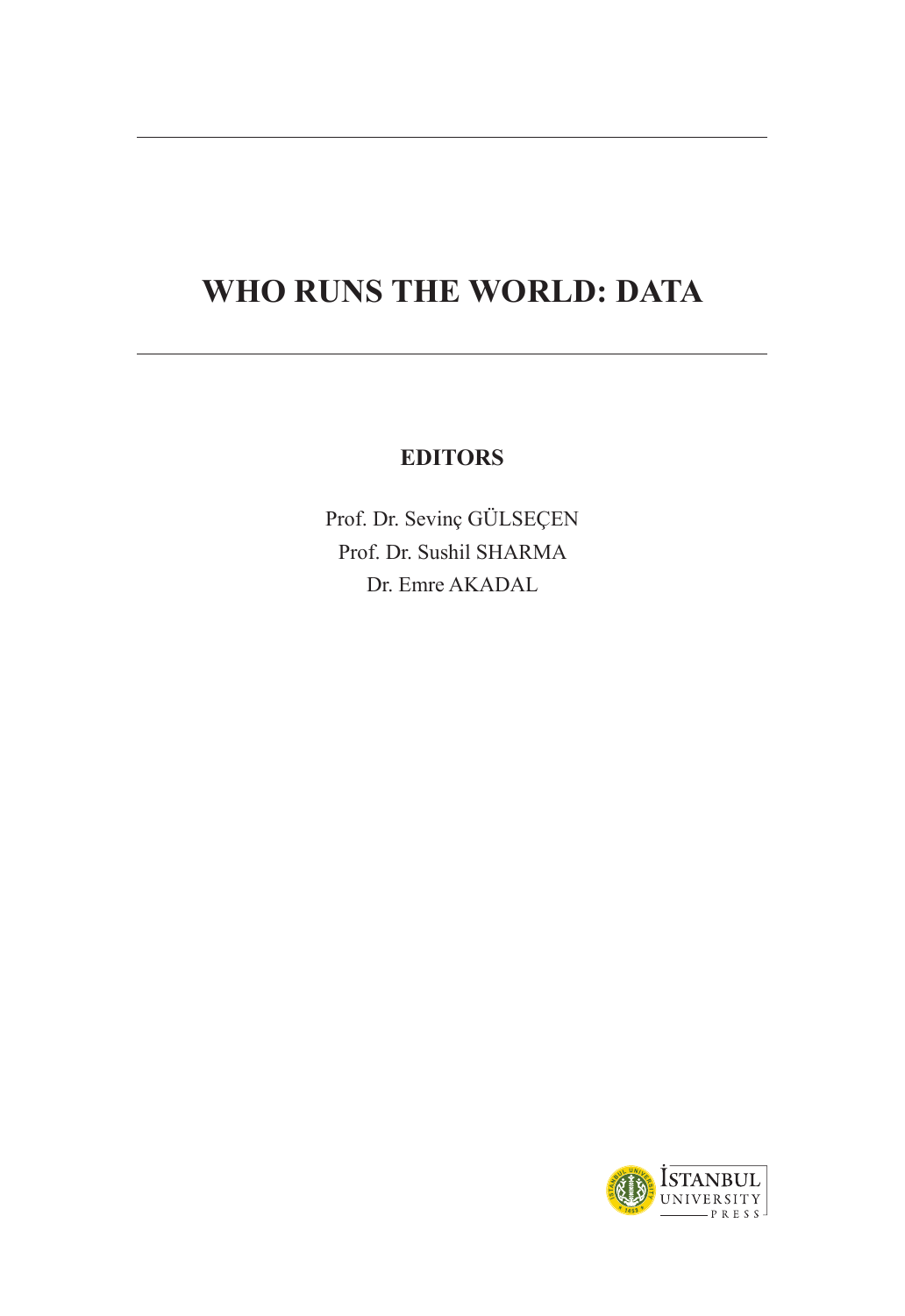Published by Istanbul University Press Istanbul University Central Campus IUPress Office, 34452 Beyazıt/Fatih Istanbul - Turkey



www.iupress.istanbul.edu.tr

WHO RUNS THE WORLD: DATA Editors: Sevinç Gülseçen, Sushil Sharma, Emre Akadal

e-ISBN: 978-605-07-0743-4

DOI: 10.26650/B/ET06.2020.011

Istanbul University Publication No: 5273 Informatics Department Publication No: 5

Published Online in December, 2020

It is recommended that a reference to the DOI is included when citing this work.

This work is published online under the terms of Creative Commons Attribution-NonCommercial 4.0 International License (CC BY-NC 4.0) https://creativecommons.org/licenses/by-nc/4.0/



This work is copyrighted. Except for the Creative Commons version published online, the legal exceptions and the terms of the applicable license agreements shall be taken into account.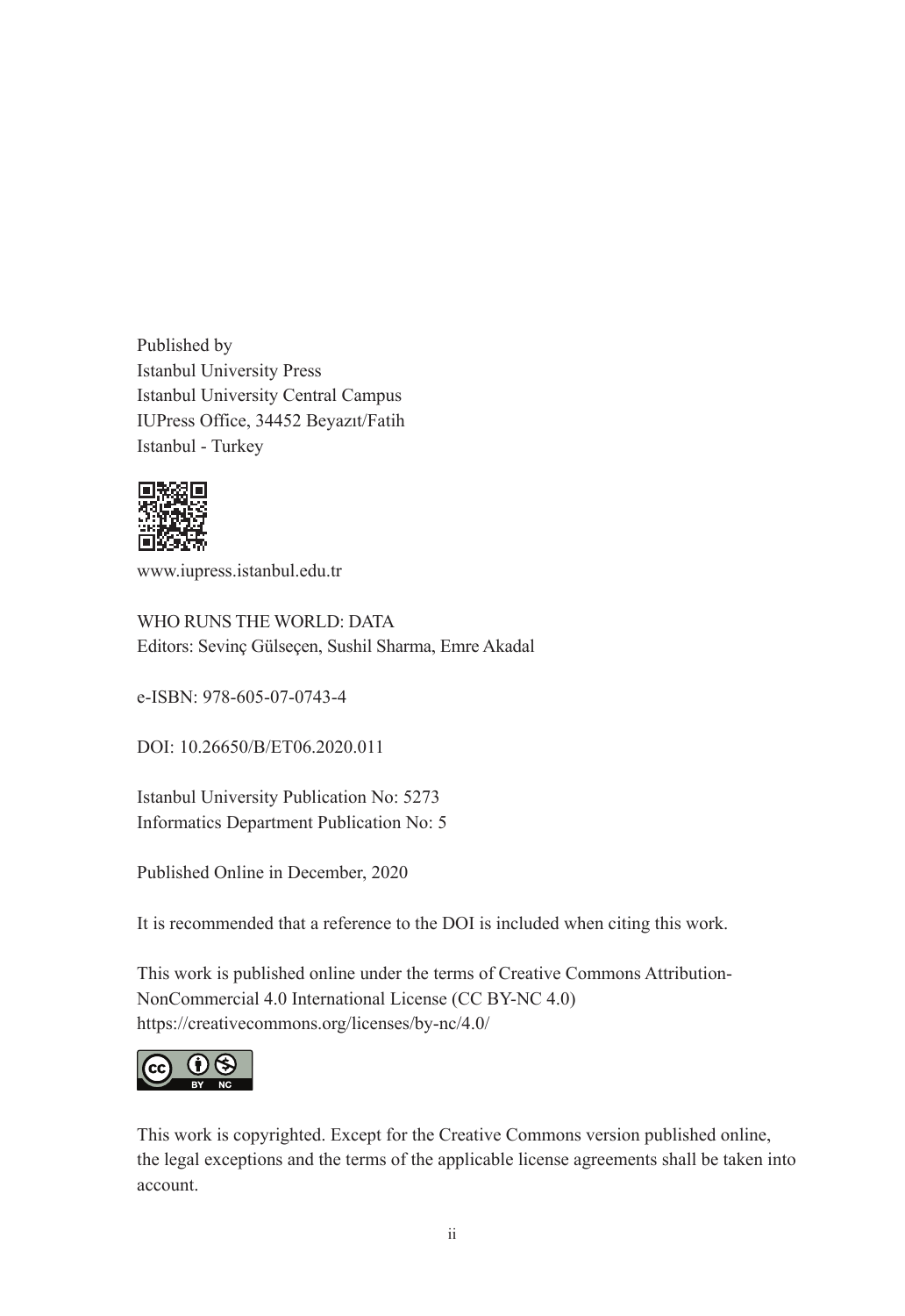### **CONTENTS**

| <b>CHAPTER 1</b>                                             |
|--------------------------------------------------------------|
| MATERIAL INFORMATION CARRIERS: HISTORICAL DEVELOPMENT        |
|                                                              |
| <b>CHAPTER 2</b>                                             |
| <b>ASTRONOMICAL DATA</b>                                     |
|                                                              |
| <b>CHAPTER 3</b>                                             |
| DATA STORAGE IN THE DECENTRALIZED WORLD:                     |
| <b>BLOCKCHAIN AND DERIVATIVES</b>                            |
|                                                              |
| <b>CHAPTER 4</b>                                             |
| DATA IN THE CONTEXT OF INDUSTRY 4.0                          |
|                                                              |
| <b>CHAPTER 5</b>                                             |
| <b>BIG DATA GOVERNANCE</b>                                   |
|                                                              |
| <b>CHAPTER 6</b>                                             |
| A CORE PROBLEM WITH HUMAN DATA PROCESSING: EPISTEMIC         |
| <b>CIRCULARITY IN ACTION</b>                                 |
|                                                              |
| <b>CHAPTER 7</b>                                             |
| DATA PRE-PROCESSING IN TEXT MINING                           |
|                                                              |
| <b>CHAPTER 8</b>                                             |
| BIG DATA IN EDUCATION: A CASE STUDY ON PREDICTING E-LEARNING |
| READINESS OF LEARNERS WITH DATA MINING TECHNIQUES            |
|                                                              |
| <b>CHAPTER 19</b>                                            |
| THE VALUE OF DATA FOR IMPROVING EFFECTIVENESS OF             |
| CAMPUS COURSES: THE CASE OF HYBRID MOOCS                     |
|                                                              |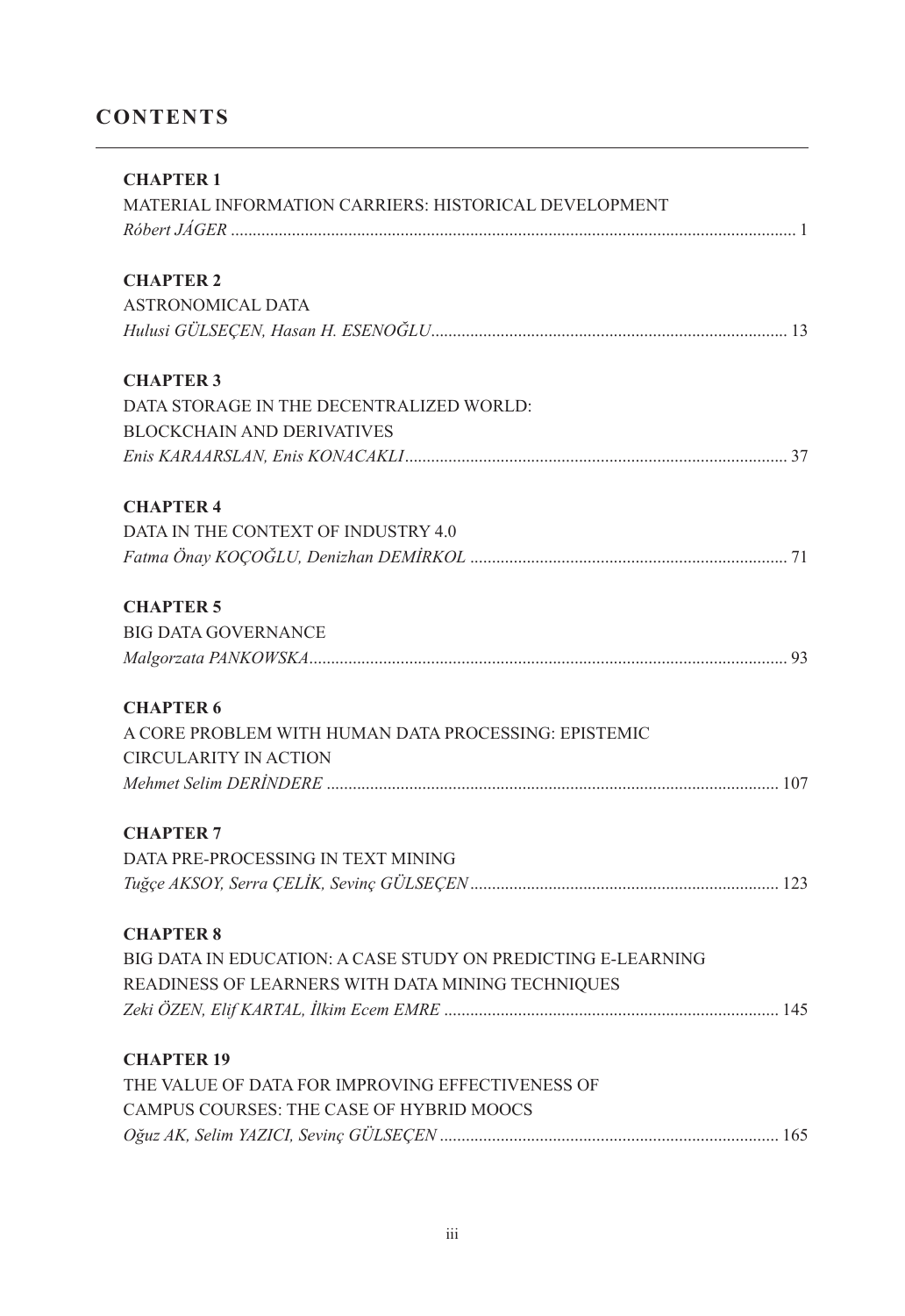### **CONTENTS**

| <b>CHAPTER 10</b>                                                  |
|--------------------------------------------------------------------|
| INTELLIGENT TUTORING OF LEARNERS IN E-LEARNING SYSTEMS AND MASSIVE |
| OPEN ONLINE COURSES (MOOC)                                         |
|                                                                    |
| <b>CHAPTER 11</b>                                                  |
| SMART HOUSE: DATA GATHERING AND ANALYSIS                           |
|                                                                    |
| <b>CHAPTER 12</b>                                                  |
| PRIVACY FOR ENTERPRISES IN THE DATA AGE                            |
|                                                                    |
| <b>CHAPTER 13</b>                                                  |
| DATA COLLECTION APPROACHES FOR ARTIFICIAL INTELLIGENCE             |
| APPLICATIONS IN HEALTHCARE                                         |
|                                                                    |
| <b>CHAPTER 14</b>                                                  |
| THE TECHNOLOGICAL TRANSFORMATION PROCESS FROM ELECTRONIC           |
| <b>INTELLIGENCE TO CYBER INTELLIGENCE</b>                          |
|                                                                    |
| <b>CHAPTER 15</b>                                                  |
| AUTOMATIC MEASUREMENT OF THE MORPHOLOGICAL CHARACTERISTICS OF      |
| HONEYBEES WITH A COMPUTATIONAL PROGRAM                             |
|                                                                    |
|                                                                    |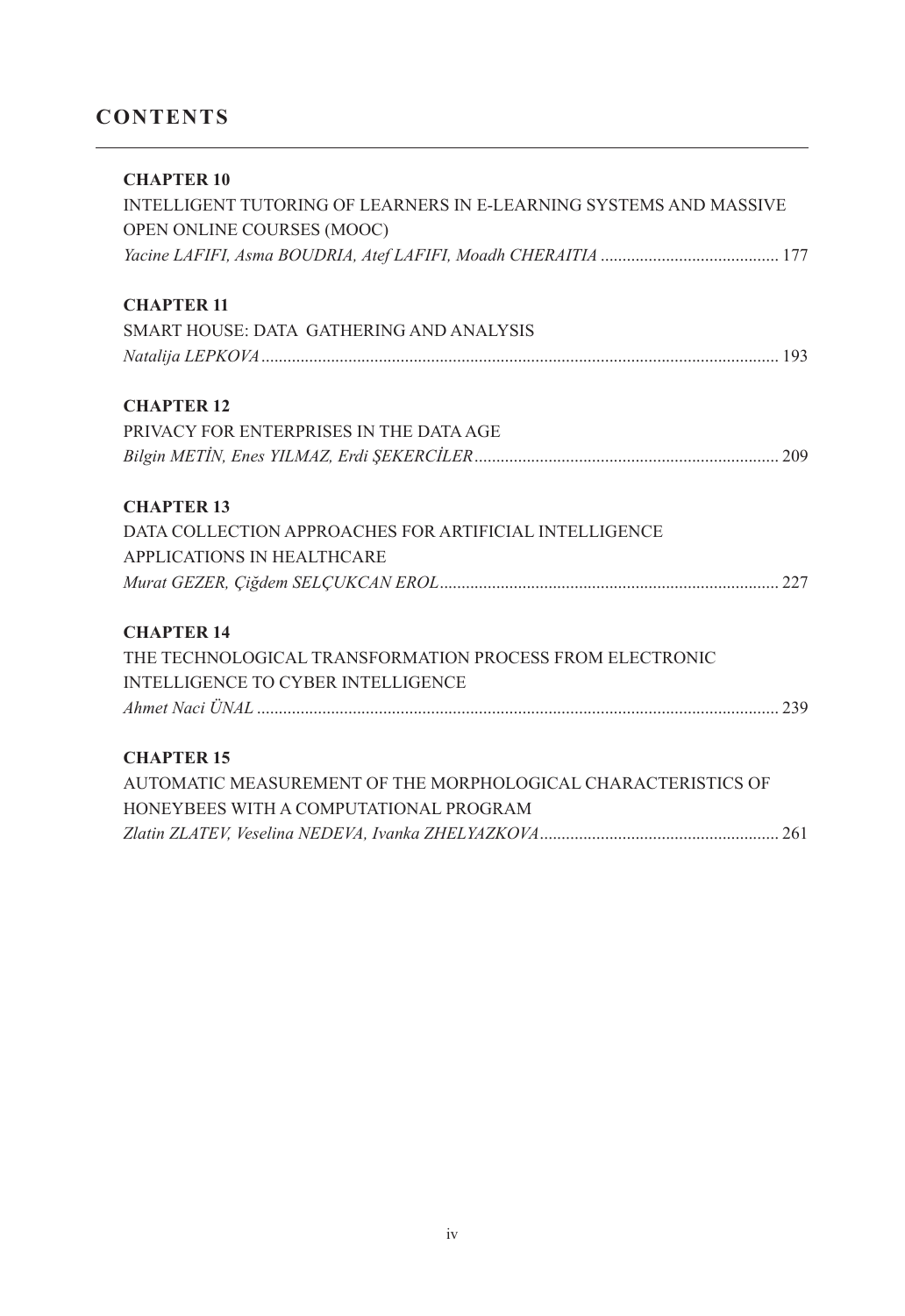**Dr. Sevinç Gülseçen,** is a Professor and Head of the Department of Informatics at Istanbul University and also Director of Computer Applications and Research Center, Istanbul, Turkey. She has her bachelor degree in math and astronomy from Faculty of Natural Sciences and her doctoral degree in artificial neural networks from Faculty of Business, Istanbul University.

Dr. Gulsecen has her primary teaching and research interests in system analysis and design, constructivist learning, e-learning, computer-mediated communications, e-government, community and social informatics, and knowledge management. She has published her research in more than 50 papers in several national and international journals, conference proceedings and edited books such as International Journal of E-adoption, IEEE Technology and Society Magazine, Educational Technology and Society, Euroasia Journal of Mathematics, Science and Technology Education, International Review of Research in Open and Distance Learning, Education and Information Technologies, Technologies for Enhancing Pedagogy, Engagement and Empowerment in Education: Creating Learning-Friendly Environment.

Dr. Gülseçen has been member of Istanbul University International Academic Relations Board, Istanbul University Institute of Science Academic Board and Turkish Informatics Society. Dr. Gulsecen has served on the editorial board of several refereed journals and has reviewed manuscripts and conference proceedings. She has served as a moderator and session chair at national and international conferences. She was a Turkey delegate to USA, England, Italy, Germany, Poland, Slovakia, Lithuania, Bulgaria and China for her professional meetings and work. She has also worked with business professionals for her consulting and research.

Dr. Gülseçen is a co-founder and co-chair of the international conference named "FutureLearning: Innovations in Learning for the Future".

**Dr. Sushil Sharma,** is currently an associate dean and a professor of computer information systems (CIS) in the Miller College of Business at Ball State University. Dr. Sharma has coauthored/edited/co-edited twelve (12) books and published over ninety (90) refereed research papers in the most reputed national and international information systems' journals. In addition, he has published forty-five (45) refereed chapters in various books and has presented and published over 160 papers in various national and international conferences. Dr. Sharma's research has appeared in several highly ranked journals in the MIS field, including Decision Support Systems, Communications of the Association for Information Systems, European Journal of Information Systems, Information Systems Frontiers, Journal of Information Privacy & Security (JIPS), Electronic Commerce Research Journal, and Information Management and Computer Security. His primary research interests are in computer information systems security, e-Learning, e-Government, computer-mediated communications, human computer interaction (HCI) and community and social informatics. He has taught several graduate and undergraduate courses on a variety of subjects including database management, ERP systems (SAP), electronic commerce, computer and network security, management information systems, systems analysis and design, distributed data processing systems, computer networking, knowledge management and other information systems related subjects. Since 2007, Dr. Sharma has served as the editor-in-chief/co-editor-in-chief of the International Journal of E-Adoption. He has been a guest editor, associate editor, reviewer and member of the editorial boards for several national and international journals in the area of MIS.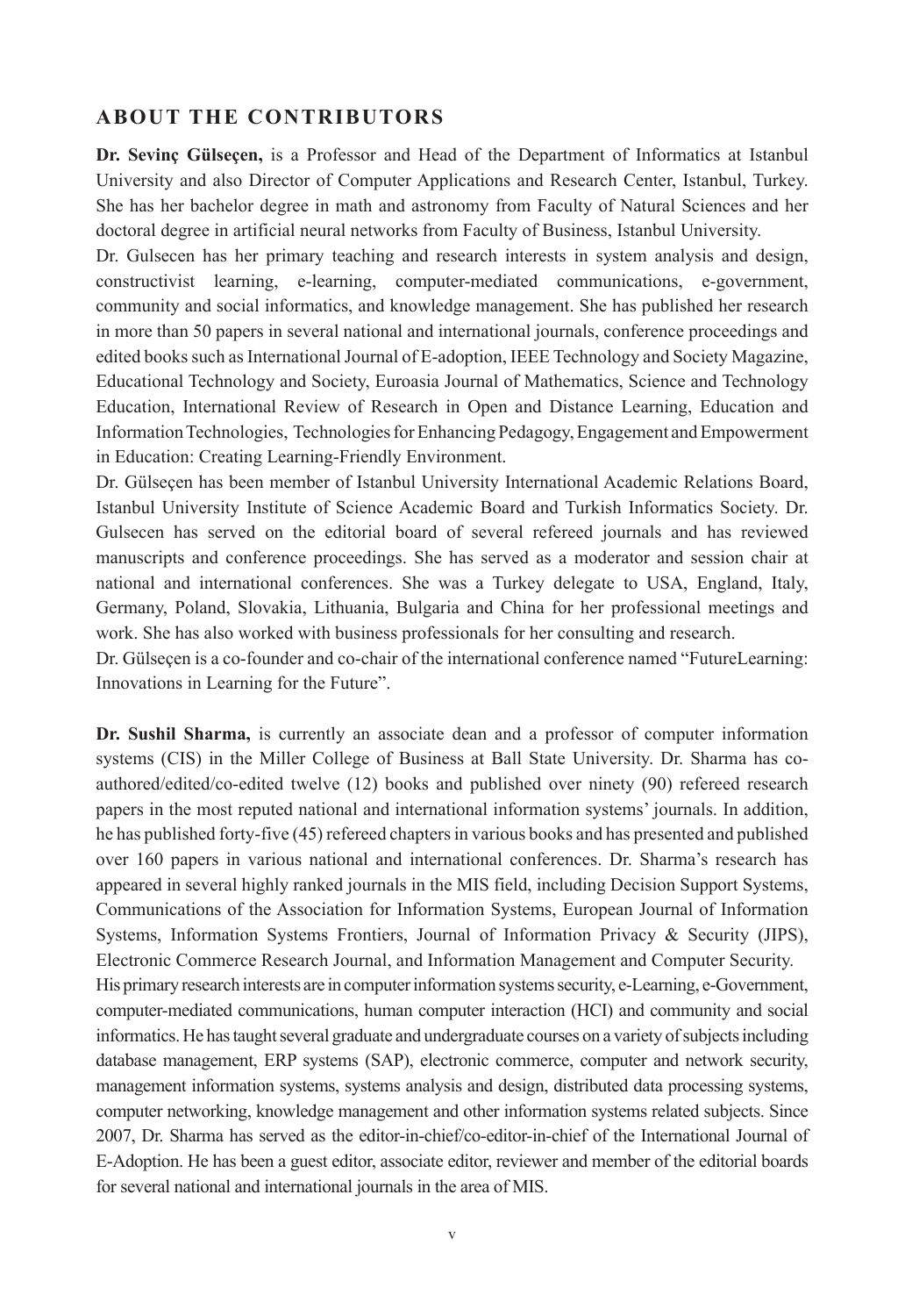**Dr. Emre Akadal,** is a researcher at the Department of Informatics at Istanbul University. He has a bachelor's degree in Physics from the Faculty of Science and a master and doctoral degree in Informatics from the Institute of Graduate Studies in Science at Istanbul University.

His primary research interests are in evolutionary algorithms, database design, internet-based programming, and human-computer interaction. Dr. Akadal has research papers over ten in related national and international journals. He has served as the co-editor of the International Journal of Acta INFOLOGICA, since 2017. Also, he has been the manager of Istanbul University Human-Computer Interaction Laboratory. Dr. Akadal has been taken part in the team of several projects about information management.

**Doc. JUDr. PhDr. Róbert Jáger**, PhD. PhD. studied law, philosophy and cognitive sciences. Pedagogically, he focuses on teaching the legal history and legal philosophy. Scientifically, he focuses mainly on the development of the oldest law in the territory of Central Europe. Author uses linguistic methods to reconstruct the law at a time when there was no written record of legal norms. He currently points to the need for critical thinking in interpreting information and text.

**Assoc. Prof. Hulusi Gülseçen,** graduated from Astronomy and Space Science Department of Faculty of Science of Ege University in 1980. He received his Master of Science degree in 1983 and his PhD degree in 1989 from Institute of Graduate Sciences of Istanbul University with the theses on "The Commensurability Problem in Asteroids" and "The Effects of Corriolis Force in Sunspots" respectively. Dr. Gulseçen is currently working at Astronomy and Space Sciences Department of Faculty of Science of Istanbul University. His primary researh and teaching interest is in the topics of double stars, data analysis and astroinformatics. His research has appeared in journals such as Publications of the *Astronomical Society of Australia, New Astronomy, Education and Information Technologies*. He is lecturing both in Astronomy and Space Sciences Department and Informatics Department of Istanbul University respectively. In 2011, Dr. Gülseçen was visiting schollar at Astronomy Department of Ball State University in Muncie, Indiana (USA).

**Assoc. Prof. Hasan Hüseyin Esenoğlu,** (PhD) was born in 1963 in Eskisehir (Turkey). After his graduation from Istanbul University, Faculty of Science, Department of Astronomy and Space Sciences in 1982, he started his MSc in Physics Education by attending the English preparatory class in Marmara University. He completed his master's degree in Astrophysics in 1990 at the same department of Istanbul University with the thesis titled "Observational Properties of Two Cataclysmic Binary Stars". After completing his PhD at the same university, he started to work as guest astronomer at the Asiago Astrophysical Observatory of Padova University (Italy) under the scholarship of the Italian Ministry of Foreign Affairs. By preparing a thesis titled "Spectral and Photometric Analysis of Novae: A New Classification Method", he graduated from Stellar Astrophysics PhD program in 1996. Dr. Esenoğlu also visited King Saud University Science Faculty at Astronomy Unit of Physics Department (Riyat, Saudi Arabia) as a lecturer for three years, and the National Observatory of The Scientific and Technological Research Council of Turkey (TUBITAK) (TUG, Antalya, Turkey) as the Chief Researcher for five years. Dr. Esenoğlu primary research interest is on classical novae, cataclysmic variable stars and meteorites. He actively continue follow-up observations with ground based telescopes for alert sources of GAIA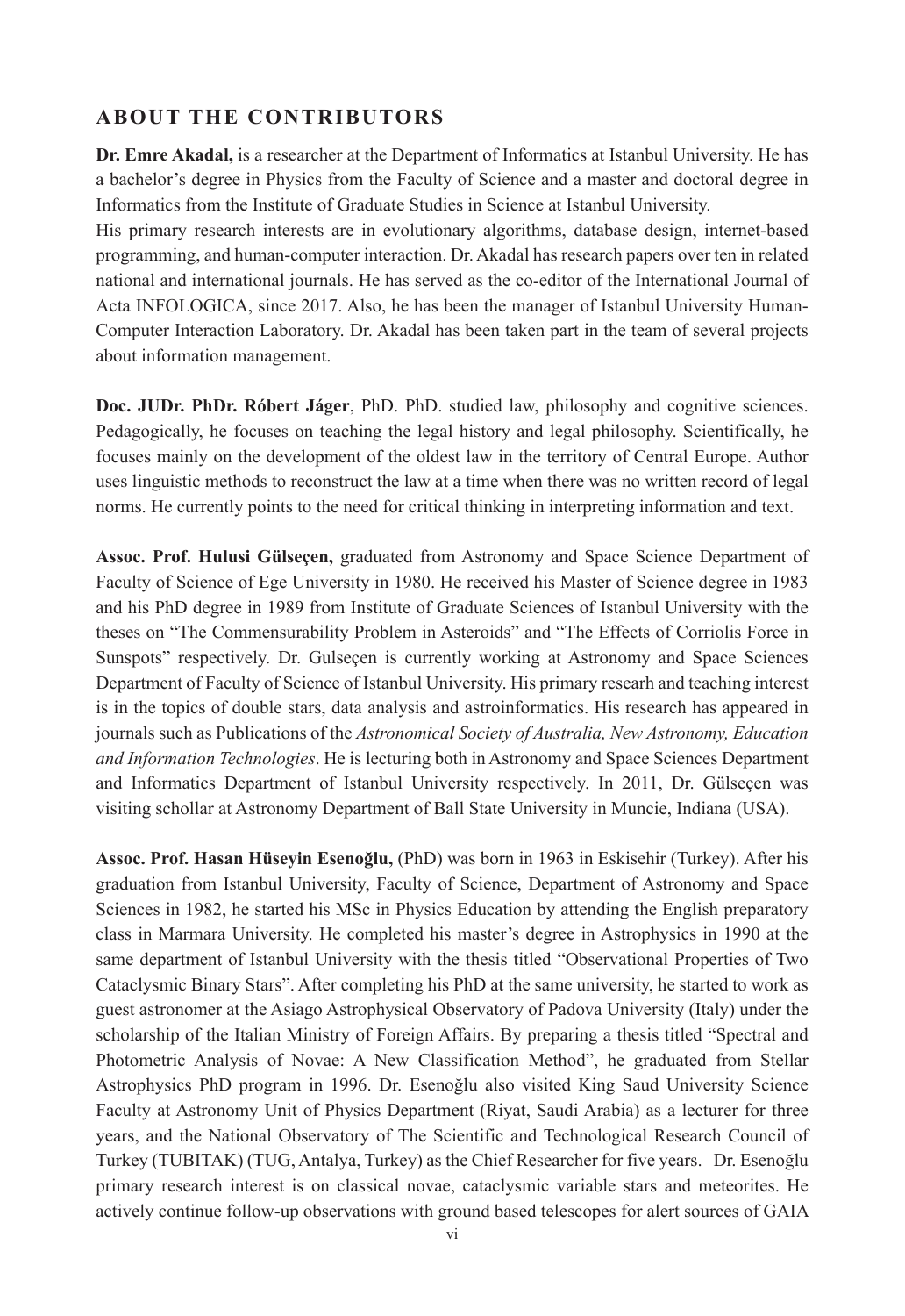and SRG (in the near future) satellites. His research has appeared in well known Astronomy journals (SCI) and he also published papers on popular science.

**Enis Karaarslan,** is currently Assistant Professor at the Mugla Sitki Kocman University (MSKU) Computer Engineering Department. He established NetSecLab for network/security education and research. He has been studying the potentials of the blockchain in BcRG (Blockchain Research Group) since 2017. He is one of the founders of the Artificial Intelligence (AI) discipline in the MSKU. His research areas are computer networks, cybersecurity, blockchain, data science, disaster management, and digital twin. He has over 50 papers to his name. He likes biking, hiking, traveling and reading. **Enis Konacaklı,** has been managing CIS and IT teams, systems, services, from acquisition through delivery on through their lifecycle sustainment for 18 years. He is currently the Director of CIS of Eskişehir Air Base. He has been studying the potential benefits of the blockchain technology for National security and Military implementations as a member of BcRG (Blockchain Research Group) since 2017. His research areas are computer networks, cybersecurity, blockchain. **Fatma Önay Koçoğlu,** (PhD) graduated from Istanbul University (IU) Faculty of Science, Department of Mathematics and Sakarya University Faculty of Engineering, Department of Industrial Engineering. With her dissertations on Data Mining, she received her master's degree in 2012 and doctorate in 2017 from IU Institute of Graduate Studies in Sciences, Department of Informatics. In 2011, she was a graduate student at Université de Technologie de Compiégne (France), Computer Engineering Department for 6 months. She is continuing her second doctorate in IU-Cerrahpaşa Institute of Graduate Studies, Industrial Engineering Program. She has been working as a Research Assistant at IU Informatics Department since 2010. Her research areas are Artificial Intelligence, Data Mining, Machine Learning, Decision Support Systems, Facility Location and Allocation Problems, Mathematical Modeling and Optimization. She has many scientific studies published in national and international fields. She worked as a researcher in projects supported by The Scientific and Technological Research Council of Turkey (TÜBİTAK) and the other Higher Education Institutions. She also worked as an instructor in the scientific training programs organized by Higher Education Institutions and Non-Governmental Organizations. She speaks English fluently and basic French.

**Denizhan Demirkol,** received his bachelor's degree in Information Systems and Technologies from Yeditepe University. He completed his master's degree in Yeditepe University, Department of Management Information Systems with honors degree. Demirkol continues his doctorate education at Istanbul University, Institute of Science and Engineering, Department of Informatics. He has been working as a research assistant at Aydın Adnan Menderes University Department of Management Information Systems since 2016. He has been working as a research assistant at Istanbul University Informatics Department due to his doctorate education. He gave lectures in the field of "Human Computer Interaction" at "SMK University of Applied Social Science" within the scope of Erasmus teaching mobility. During his PhD education, he started his studies in Data Science and continues to study Human –Computer Interaction, Artificial Intelligence, Machine Learning and Data Mining.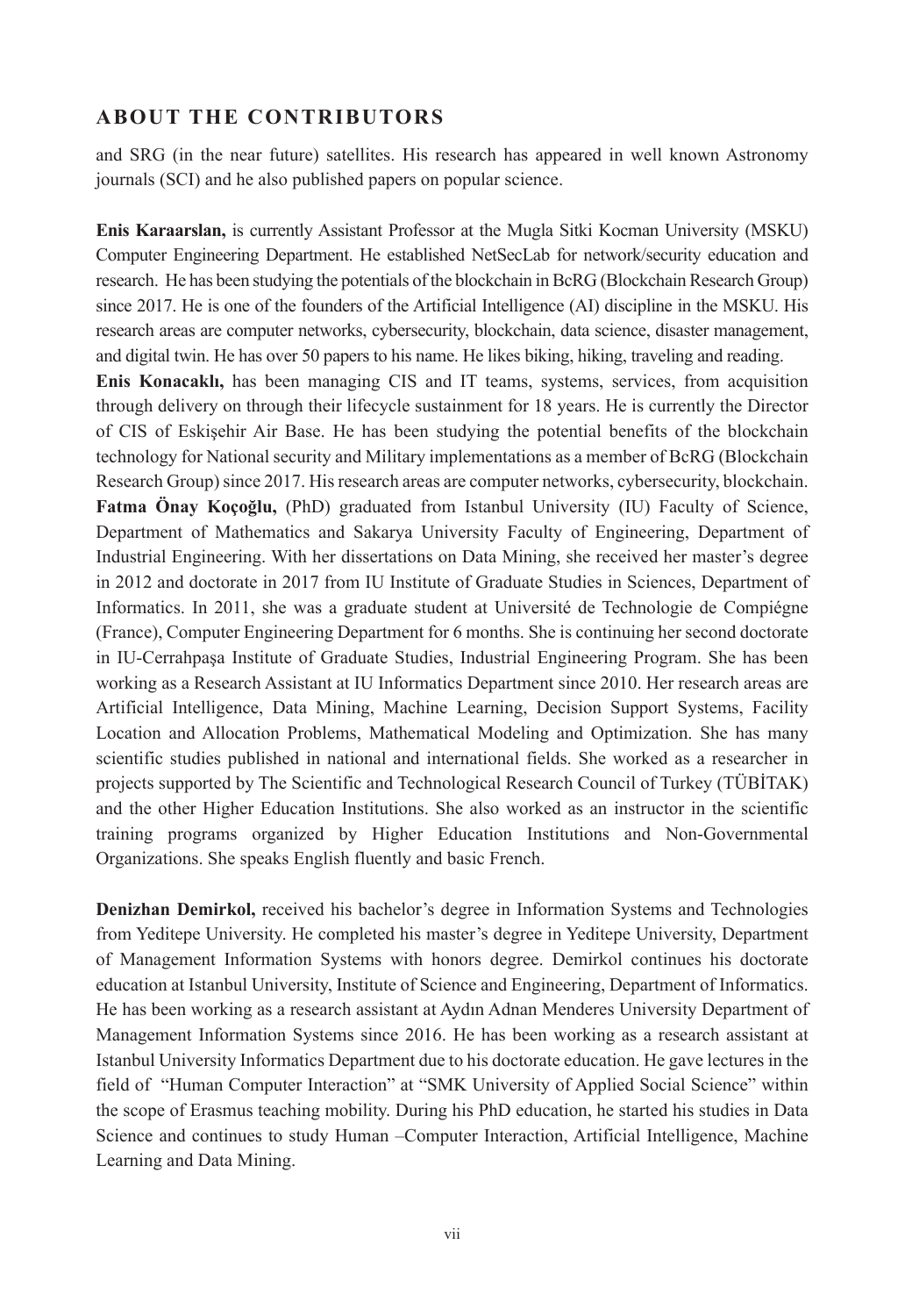**Malgorzata Pankowska,** is Professor of Social Science and Chair of the Department of Informatics at the University of Economics in Katowice, Poland. She received the qualification in econometrics and statistics from the University of Economics in Katowice in 1981, the Ph.D. degree in 1988 and the Doctor Habilitatus degree in 2009, both from the University of Economics in Katowice. She was visiting professor at ISLA Braganca in Portugal, Trier University in Germany, ICHEC in Brussels, Belgium, VGTU in Vilnius, Lithuania, Istanbul University in Turkey, Ionian University in Corfu, Greece, Universidad de Ibague, Ibague-Tolima, Colombia, and Lapland University in Kemi-Tornio, Finland. She is in the Board of Information System Audit and Control Association (ISACA) Katowice Chapter. List of publications and more information on website: http://web.ae.katowice.pl/pank/

**Mehmet S. Deri̇ndere,** works with executives and teams to develop effective problem solving practices using knowledge. He has worked in several private organizations as trainer, business analyst, project manager, auditor and manager. Currently interested in cognitive and organizational traps that ensnare individuals as well as teams, prevent effectiveness and reduce quality of life.

**Tugce Aksoy,** graduated with a B.A. in Translation and Interpreting from Istanbul University in June 2018. She is currently studying in M.Sci program in Informatics at Istanbul University. She completed her scientific preparation program and attended various courses such as statistics and programming during that period.

She works as a Vendor Manager in a translation company and continues to do academic work. Tugce has also worked as a translator for several years.

Tugce's research topics are NLP (Natural Language Processing), text mining, and statistics.

**Serra Çelik,** took her Phd in Quantitative Methods Department at School of Business in Istanbul University. She currently works in Department of Informatics in Istanbul University. Serra's research topics are multivariate data analysis, statistical learning and data mining. She gives lectures master level courses as Data Analysis, Quantitative Methods in Business. Serra recently works on Digital Transformation and Natural Language Processing. She has a web site about her academic life (serra.ist).

**Zeki Özen,** is a research assistant at Istanbul University, Informatics Department. He graduated from Sakarya University Computer Programming Department in 2002 and Istanbul University, Faculty of Science, Department of Physics in 2008. He received his MSc in 2012. In 2013, Dr. Ozen was at Ball State University, Miller College of Business, Information Systems and Operations Management (IN, USA) as a visiting scholar for 2 months. He received his Ph.D. degree in 2016 from Istanbul University, Informatics Department with his thesis titled *"Developing a security system for authentication based on keystroke dynamics using artificial neural networks"*. Research areas of Dr. Ozen are artificial intelligence, machine learning, data mining, biometric authentication systems, relational database systems, and source code comparison/similarity.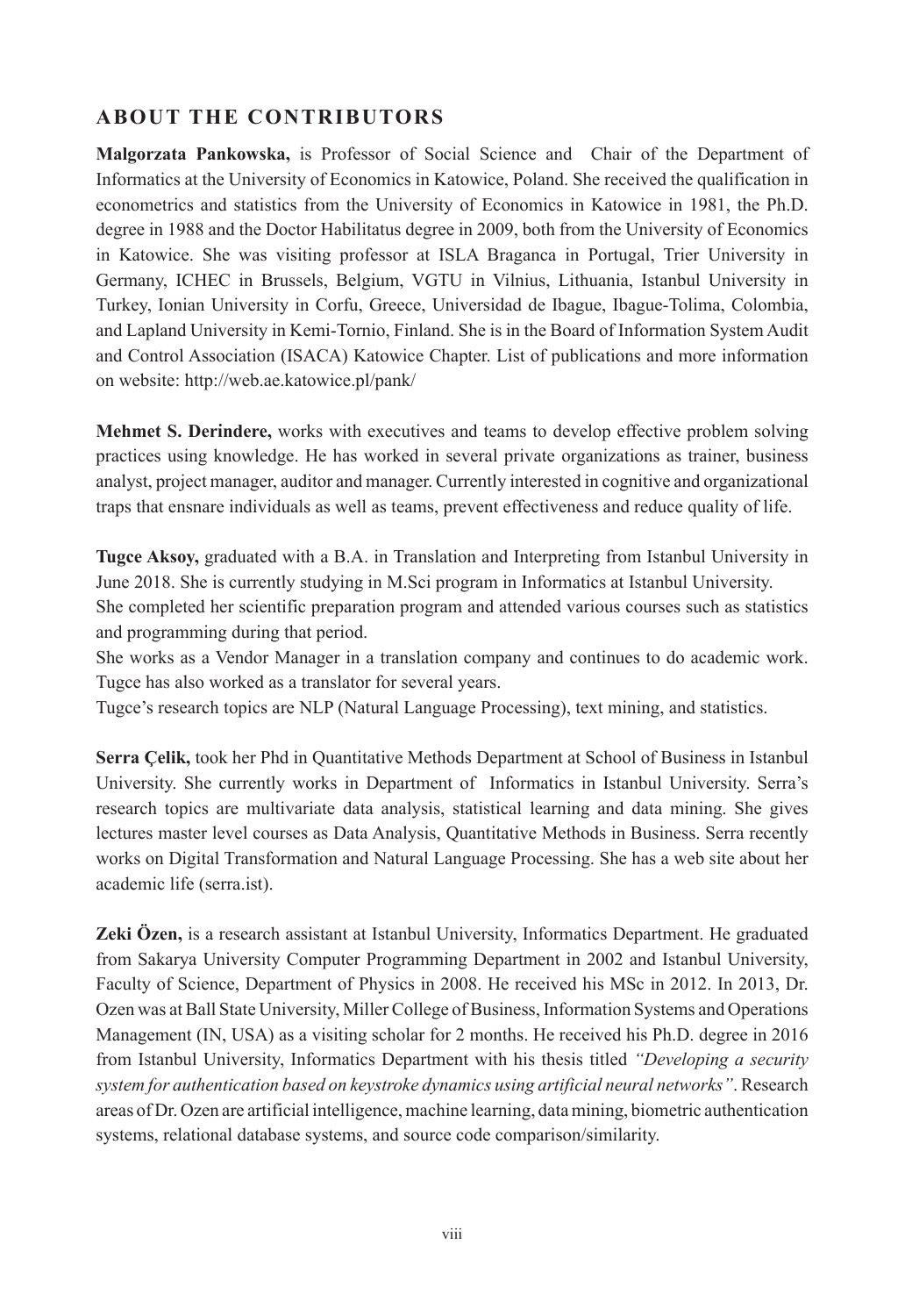**Elif Kartal,** started her undergraduate education at Istanbul University (IU), Faculty of Science, Department of Mathematics in 2004. In 2008, she started her master's degree in IU Informatics Department and was accepted to the same department as a Research Assistant. She completed her master's degree in the IU Informatics Department with her thesis titled *"Software project cost estimation with artificial neural networks"* in 2011, and her doctorate with her thesis titled *"Machine learning techniques based on classification and a study on cardiac risk assessment"* in 2015. In 2013, Dr. Kartal was at Ball State University, Miller College of Business, Information Systems and Operations Management (IN, USA) as a visiting scholar for 2 months. From August 2019 to March 2020, Dr. Kartal was a visiting scholar at the University of Miami, College of Arts and Sciences, Department of Computer Science (FL, USA), and worked on computational neuroscience, deep learning, and computer vision with Assoc. Prof. Odelia Schwartz (Ph.D.). This postdoctoral research supported by TUBITAK-BIDEB 2219-International Postdoctoral Research Scholarship Program. Machine learning, data mining, and artificial intelligence are the main research areas of Dr. Kartal.

**İlkim Ecem Emre,** is a research assistant at Marmara University, Management Information Systems Department. She graduated from the same department in 2015. She has started the graduate program at Istanbul University Informatics Department in 2015 and graduated in 2017, where she wrote a thesis titled *"Analysis of effects of acute rheumatic fever in childhood on heart disease with data mining".* She is currently a Ph.D. student at İstanbul University Informatics Department. Her research areas are data mining, machine learning, and medical informatics.

**Oğuz Ak, Ph.D.,** Instructor at Bogazici University, During his education period he get various courses like educational technology, pedagogy, information technology and informatics. He has a B.S. in Computer Education and Educational Technologies & M.A. in Management Information Technologies at Bogazici University. And Ph.D. in Informatics at Istanbul University. He worked as a distance education coordinator in a private university for a year. He has been working as an academician at Bogazici University more than 10 years. He is currently making researches about distance education, educational technologies and digital games.

**Selim Yazıcı, Ph.D.,** Professor at Istanbul University, Selim YAZICI is Professor of Management and Organization at Department of Business Administration at Istanbul University, Faculty of Political Sciences. He received his BSc in Mechanical Engineering from Yildiz Technical University and his MSc and PhD in Business Administration from Istanbul University. He is also Adjunct Professor at Marmara University, Banking and Insurance Institute, Department of Insurance (2009-2016) and Ozyegin University, Graduate School of Business, Financial Engineering and Risk Management Program (2018-…). He is lecturing on E-Learning, Entrepreneurship, Financial Technologies, Digital Insurance, Project Management, *Business Continuity Management*, Management, Organizational Behavior and International Business both at undergraduate and graduate levels. His research interests are *E-Learning*, Digital Transformation, Disruptive Technologies, Entrepreneurship, Startups, Financial Technologies (FinTech), Insurance Technologies (InsurTech), Business Continuity Management, Team Building, Leadership and Experiential Learning. He is the author of four books published in Turkish: Business Continuity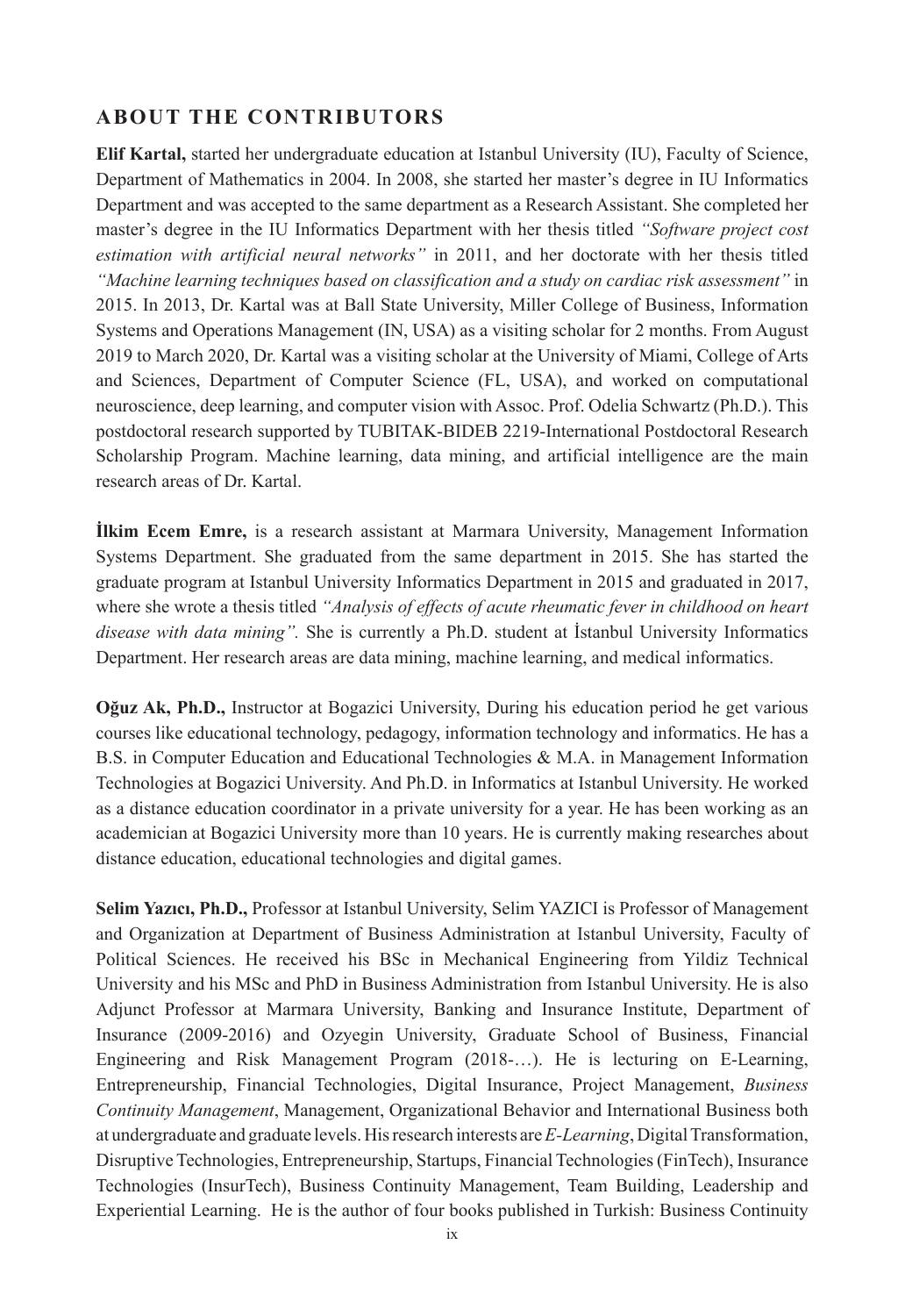Management (2013), E-Learning (2004), E-Insurance (2002), and *Learning Organizations* (2001). He is the co-founder of *FinTech Istanbul*, a platform for supporting financial technology (FinTech) startups and building a strong ecosystem in Turkey. He has also designed a "FinTech 101 Training Program" for entrepreneurs, corporates, and investors which is the first program of its kind in Turkey. Selim YAZICI is a member of Turkish Quality Association (KalDer), Academy of International Business (AIB) and The Chamber of Mechanical Engineers (TMMOB).

**Yacine Lafifi,** is currently working as a Full Professor at the Computer Science Department of Guelma University, Algeria. Since November 2018, he is the Vice-Rector of Development, Foresight and Orientation at Guelma University. Also, he is a senior researcher at LabSTIC laboratory (Guelma University, Algeria) where he is the leader of the "Web Technology and Intelligent Systems" team. He works in e-learning research field since 1997. He received his PhD in computer science from the University of Annaba (Algeria) in 2007. He has several published papers in conferences and journals. Furthermore, he is an editorial board member of many international journals (International Journal of Web-Based Learning and Teaching Technologies, Journal of Theoretical and Applied, SAGE Open journal, Electronic Journal of e-Learning, Acta INFOLOGICA, Frontiers of Contemporary Education, and International Journal of Information and Communication Technology Education). Currently, he works on e-tutoring environments, e-Learning, CSCL, recommender systems, Artificial intelligence in education, Intelligent agents, e-technology, MOOC and human tutoring systems.

**Asma Boudria,** is currently a PhD student in computer science at LabSTIC Laboratory (Guelma University, Algeria). She has worked for three years for implementing massive open online courses at LabSTIC laboratory. She is preparing a PhD thesis about the learning and evaluation in MOOC. Her current research concerns include e-learning systems, MOOC and human tutoring systems, personalization in MOOC and social learning in MOOC.

**Atef Lafifi,** obtained his master's degree in Computer Science in June 2017 from the University of Guelma (Algeria), specialty: Computer Systems. He has a good knowledge of website development in general and e-learning systems in particular. He masters several programming languages such as JAVA and PhP. He worked on tutoring in MOOCs.

**Moadh Cheraitia,** obtained his master's degree in Computer Science in June 2017 from the University of Guelma (Algeria), specialty: Computer systems. He masters several programming languages such as JAVA and PhP. He worked on tutoring in MOOCs.

**Natalija Lepkova,** doctor of technological sciences, Associate Professor at the Department of Construction Management and Real Estate, Civil Engineering Faculty, Vilnius Gediminas Technical University, Lithuania. She has 17 years of experience in teaching at university, specializing in facilities management, quality management systems, BIM in facility management. She published 2 books, 6 chapters in books and a number of journal papers in the mentioned fields. Participated in international projects, such as INTEREG Project LONGLIFE, also COST. She is a member of the editorial board of the following journals: International Women Online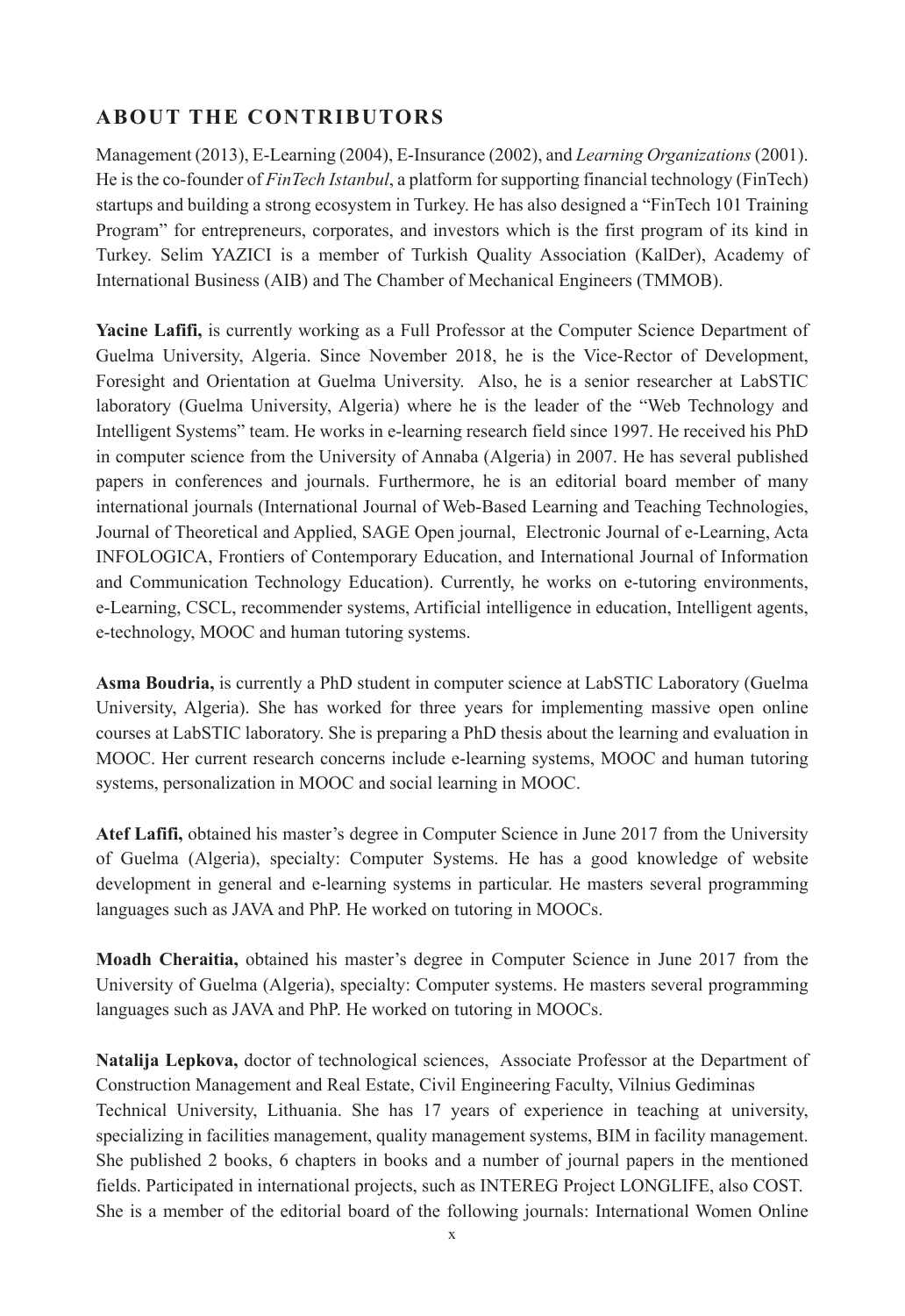Journal of Distance Education; Turkish Online Journal of Distance Education; Baltic Journal of Real Estate Economics and Construction Management, BIM Arabia. She is a member of: GYODER, IFMA Czech Republic Chapter, IFMA, Lithuanian construction engineers union, National Association of Distance Education (NADE).

**Bilgin Metin,** firstly received the B.Sc. degree in Electronics and Communication Engineering from Istanbul Technical University, Istanbul, Turkey. Later, he worked in the leading companies in the private sector, and he handled the design and installation of computer networks and cybersecurity projects. He received M.Sc. and Ph.D. degrees in Electrical and Electronics Engineering from Bogazici University, Istanbul. During M.Sc. and Ph.D. studies, he worked as a consultant in the private sector for designing, implementing, and supporting data communications and cybersecurity projects such as the International Terminal of Antalya Airport in Turkey. In 2007, He started to work as an assistant professor for Management Information Systems Dept. at Bogazici University. He received the title of Associate Professor in 2014. His research interests include cybersecurity, IT Governance, data privacy, and telecommunication circuit design. He published more than 100 papers in international journals and conferences. Assoc. Prof. Bilgin Metin has been on the organization committee of many national and international conferences. He has been also the head of the Bogazici University MIS Cybersecurity Center Project since 2017. He is carrying out national and international projects, also giving training and consultancy to various national and international institutions.

**Enes Yılmaz,** was graduated from Bogazici University, Management Information Systems Department in 2017. Currently, they continue their career in the information technology area.

**Erdi Şekerciler,** was graduated from Bogazici University, Management Information Systems Department in 2017. Currently, they continue their career in the information technology area.

**Murat Gezer,** has received PhD degree from Istanbul University, Natural Sciences Institute Electrics and Electronics Engineering. He is a working in Istanbul University Informatics Department. His teaching and research interests focus on Image Processing, Signal Processing, Computer Vision, datamining and data science programming. Furthermore detailed CV of Dr. Gezer, which has many national and international publications, book chapters and projects, can be accessed from https://www.researchgate.net/profile/Murat\_Gezer

**Dr. Çiğdem Selçukcan Erol,** received her PhD degree from İstanbul University, Institute of Science in 2010. Dr. Erol is working in Istanbul University Informatics Department since 2003. She received the title of associate professor in Management Information Systems in 2018. Her research interests in bioinformatics, data mining, machine learning and artificial intelligence in health. Furthermore detailed CV of Dr. Erol, which has many national and international publications, books and projects.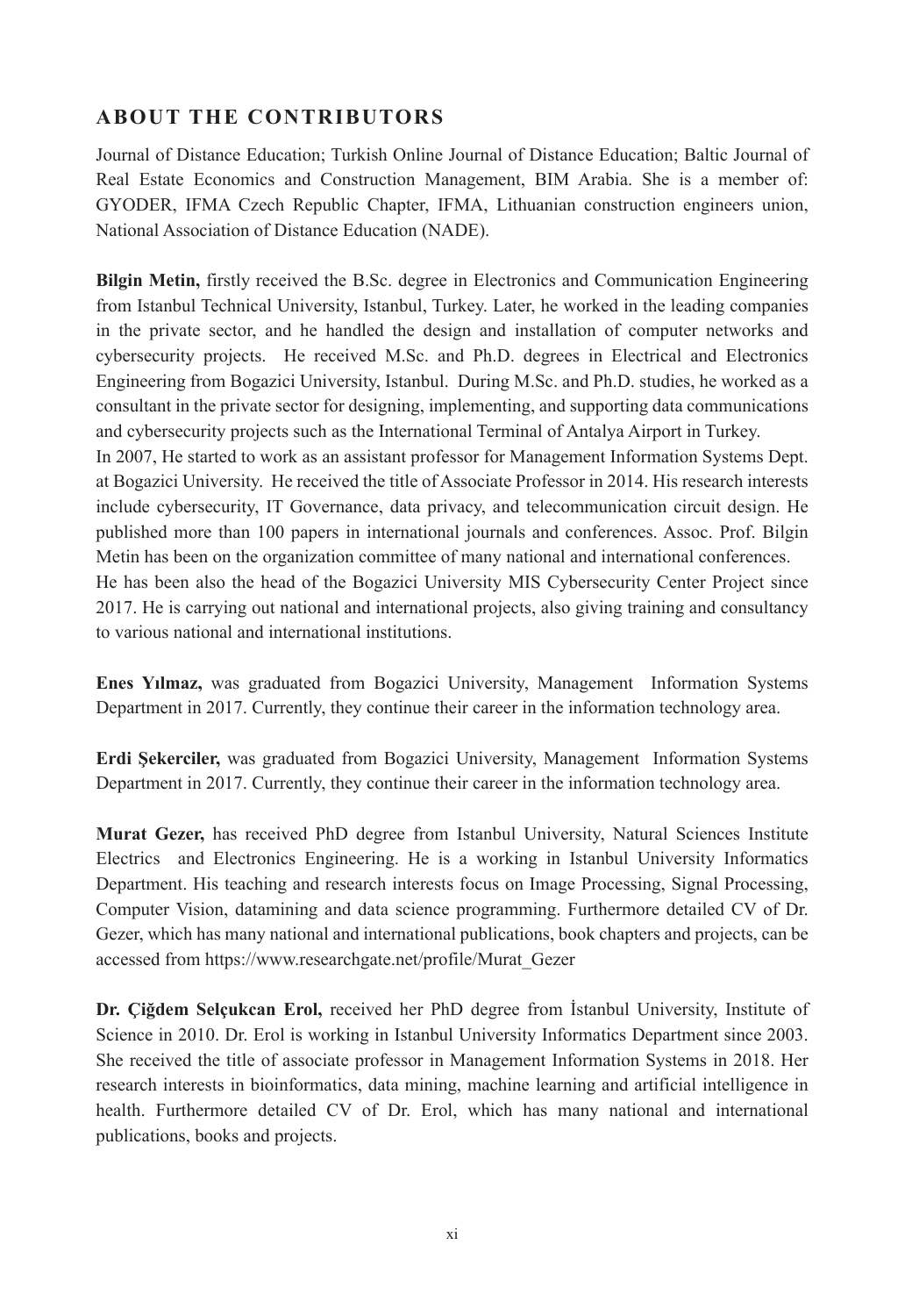**Ahmet Naci Ünal,** graduated from Gazi University. Then, he got his master's and PhD degrees at the Defense Technologies Department of the Institute of Science and Technology at Istanbul University. Between the years 1991-2012, he worked as an officer lecturer in the Turkish Air Force. He retired in 2012 at his own request. Ahmet Naci ÜNAL started to work as an assistant professor at Bahçeşehir University in 2013. He is also the Director of the Cyber Security Implementation and Research Center at Bahçeşehir University and the Coordinator of the Cyber Security Graduate Program in the Graduate School of Natural and Applied Sciences at Bahçeşehir University. He is specialized in electronic-based defense technologies, decision support systems and cyber security concepts. He has various books, articles and symposium papers published in these fields.

**Zlatin Zlatev,** is an Associate Professor at the Department of Technics and technologies, Trakia University, Bulgaria. He holds a Bachelor's degree in Electrical Engineering at the Trakia University and a master's and a doctorate in Process automation at the Ruse University, Bulgaria. Research interests: Computer-Aided Design, Informatics, Image processing, and analysis. Assoc. Prof.Zlatev is author of more than 100 publications and more than 95 citations. List of publications and more information on the website: https://www.researchgate.net/profile/Zlatin\_Zlatev

**Veselina Nedeva, PhD,** is an Associate Professor in Informatics and Computer Science at Trakia University – Stara Zagora, Faculty of Technics and Technologies – Yambol, Bulgaria. She graduated Master's degree in Informatics from the University of Economics – Varna, and Ph.D. in Application of Computing in Economics at the same University. A dedicated research fellow with thirty years of experience in computer science, program languages, databases, information systems, computational data, e-learning, and distance learning. Extensively published in science journals and scientific conferences and author of more than 105 scientific publications and 130 citations.

**Ivanka Zhelyazkova,** is Professor of Apiculture and Head of sub-depatrment Beekeeping and Sericulture of the department of Animal husbandry-Nonruminants and other animals at the Faculty of Agriculture in Trakia University, Stara Zagora, Bulgaria. She received the PhD degree in 1999 and the DSc degree in 2013, both from the Trakia University in Stara Zagora. Main scientific interests: Biology of the honeybee and technologies for raising bee colonies; Oportunities for using bees and bee products as bioindicators for pollution of the environment. Prof. Zhelyazkova is author of more than 100 publication and more than 230 citations.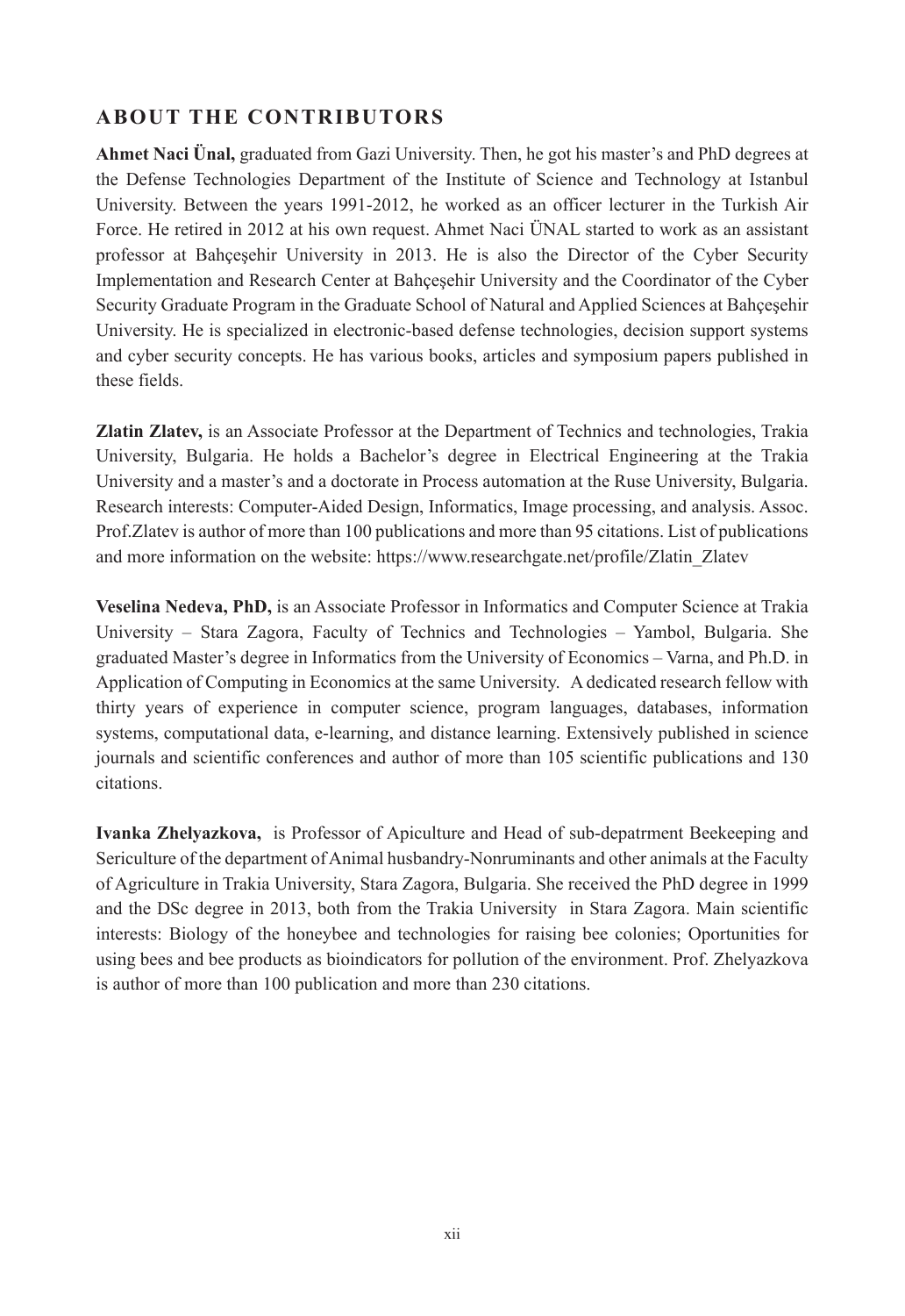## **PREFACE Who Runs the World: DATA**

In ancient times, possessing a land and gold was the most important asset in the world. In the  $21<sup>st</sup>$  century, "Data" is becoming the most important asset. As data activities continue to increase in speed, scale and variety, data Science and Data Analytics is becoming the new phenomenon of the 21st century. In fact, Data is considered to be the gold of the 21st Century and "data" is changing the face of our world. The organizations are becoming bigger and bigger and need a large amount of data to process for creating a business insight or intelligence. As more and more companies worldwide start offering products and services online, companies need to not only process information quickly but also to get insight about the needs, expectations, transactional behavior and responses of the customers. This mandates the companies to deal with "Data" effectively. Nowadays, "Data" is in various forms such as; texts, documents, online books, music, videos on number of different platforms such as; social media, transactional websites and many other internet based online forums.

The "Data" explosion is creating newer exciting opportunities for companies and individuals at the same time, it is also creating concerns and challenges. This edited book presents the research work of several researchers who are working in the data science related areas. The book comprises 15 chapters. A brief abstract of each chapter is provided below:

#### **Material Information Carriers: Historical Development**

*Róbert Jáger, Matej Bel University, Slovakia*

In this study, we will briefly try to describe what material information carriers were like in each period of the development of human society, what the advantages or disadvantages of these carriers were, and how society changed with the change of the material information carriers themselves. In conclusion, we will highlight an interesting fact of current development: the digitization of material information carriers, the separation of the information itself from its material carrier, and the risk that it will face in the future. In the first part of this study we describe Material information carriers in prehistoric times and in antiquity. Specifically, we focus on the development and use of material information carriers in Ancient Egypt, Mesopotamia and compare them with the development in European communities, which reached a similar level of civilization in the later period. In the second part, we pay attention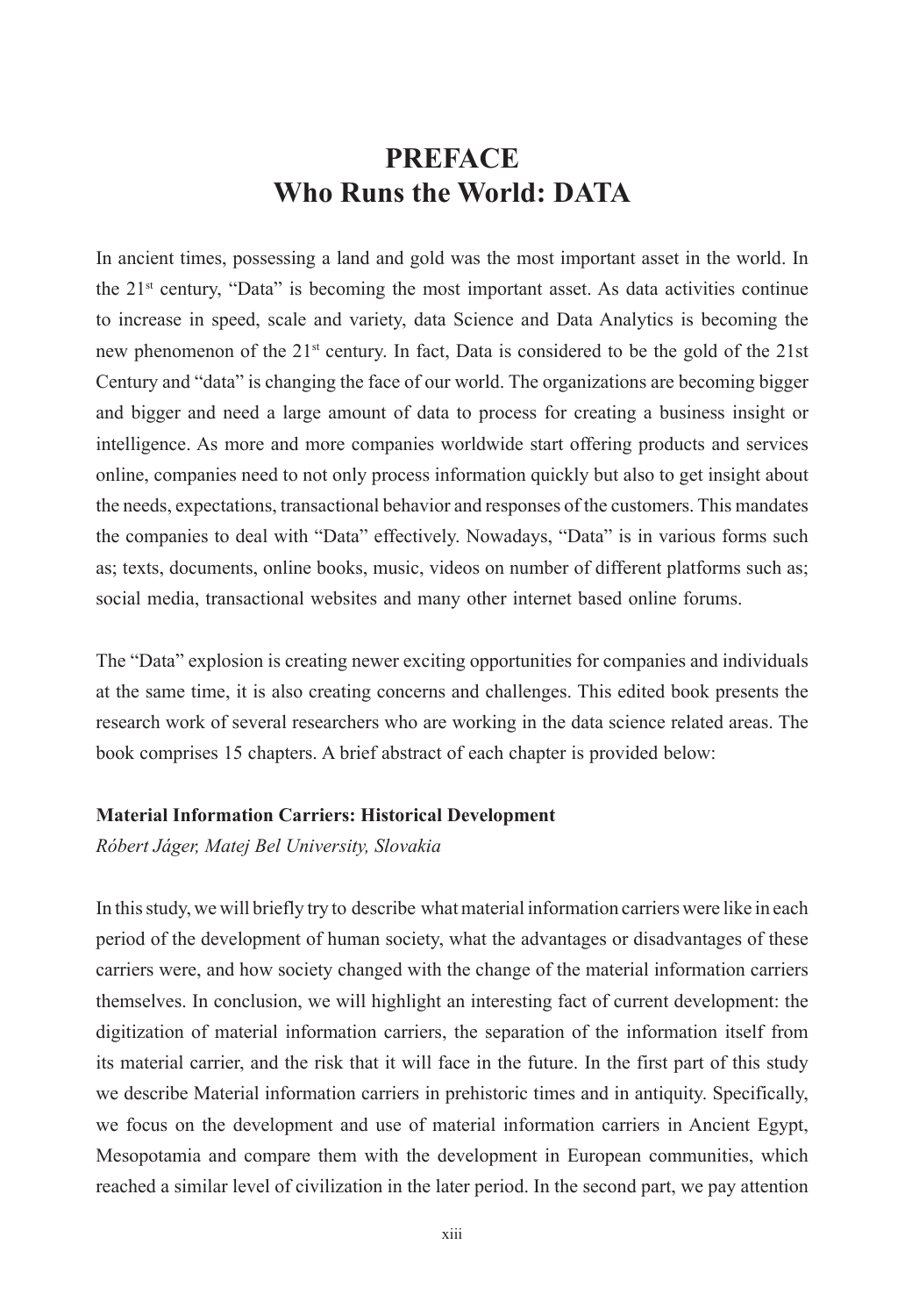to the issue of using material information carriers in the Middle Ages. We show how the material carriers changed in the given period. In the third part of this study, we pay attention to the issue of using material information carriers in modern times. In particular, we point out the risks of the current state of information storage in information systems. The study primarily uses methods of description, analysis, synthesis, comparison, abstraction, and generalization.

#### **Astronomical Data**

*Hulusi Gülseçen, İstanbul University, Turkey Hasan H. Esenoğlu, İstanbul University, Turkey*

Space telescopes have increased the quality of data collection for today's astronomy. In parallel to this, obtaining high quality data with high technology and good resolution focal plane detectors in accordance with the developments in material science in the groundbased observations has been achieved. With the new generation of ground based and space observations, global campaigns also brought continuity in data acquisition and increased performance. Finally, the fact that theoretical outputs can be made to allow in today's technology, for example, the detection of gravitational waves in the universe and these add new ones to the existing data. In addition, there has been a significant increase in data archiving, reduction and processing together with the number and variety of data collection tools. Astronomers have been able to overcome the facilitation in these processes in their own way: manpower waste has been reduced with autonomous telescopes, the data has been transformed into informatics (astroinformatics) with pipelines, the workload has been reduced to large masses by establishing a virtual observatory, and finally smart applications have been opened with the provided big data and new open areas have been reached with a future such as data mining. In this way, there has been progress in solving many astronomical events in the universe. This chapter is orginized in two subsections. In first, we are discussing how to solve problems in astronomy by using big data. In the second, we mention about big data sources in astronomy. The importance of data in astronomy, sources of data, big data in regards to the discovery of universe and analyzing data are the topics discussed in these subsections.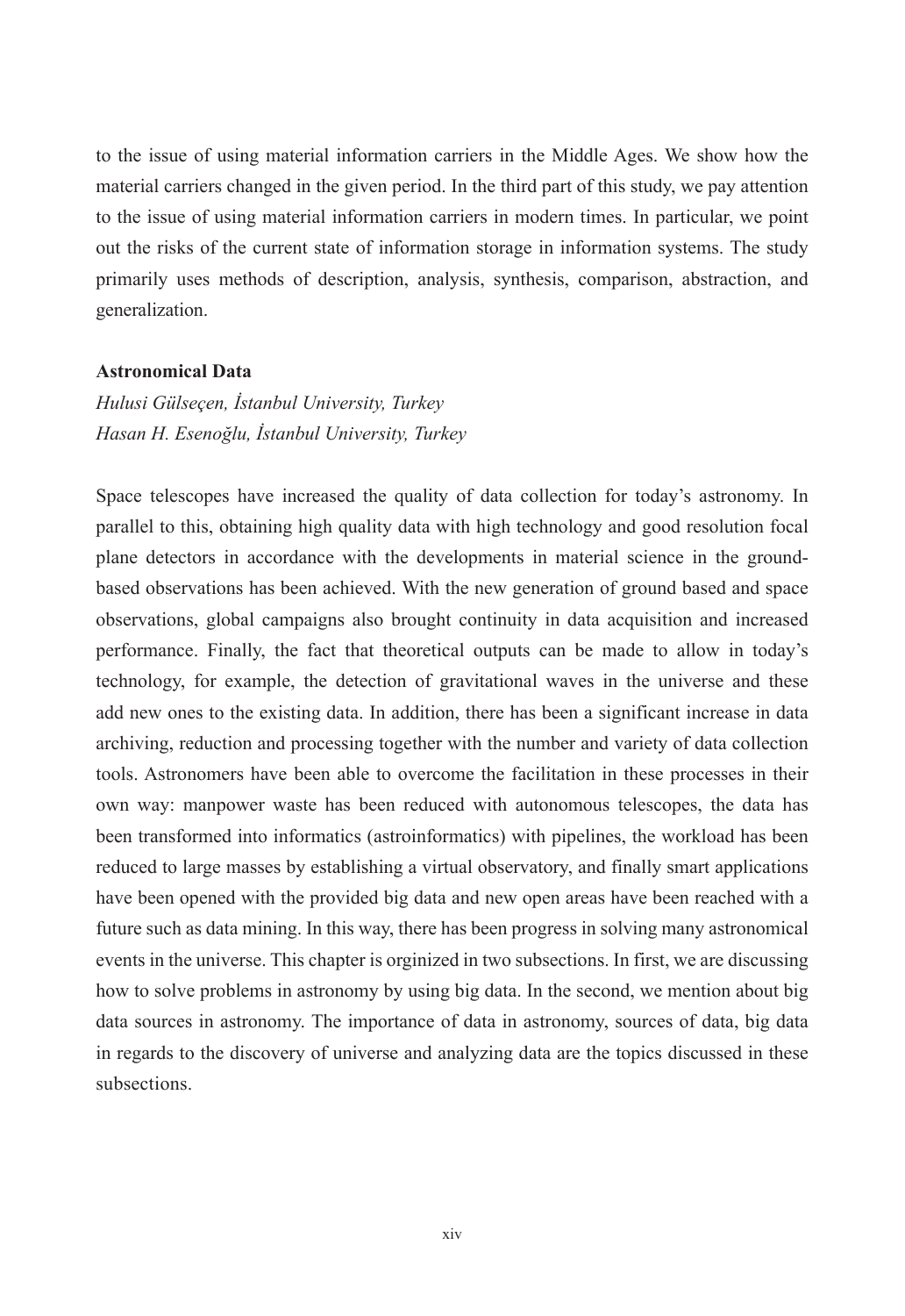#### **Data Storage in the Decentralized World: Blockchain and Derivatives**

*Enis Karaarslan, Mugla Sitki Kocman University, Turkey. Enis Konacaklı, Eskisehir Technical University, Turkey.*

We have entered an era where the importance of decentralized solutions has become more obvious. Blockchain technology and its derivatives are distributed ledger technologies that keep the registry of data between peers of a network. This ledger is secured within a successive over looping cryptographic chain. The accomplishment of the Bitcoin cryptocurrency proved that blockchain technology and its derivatives could be used to eliminate intermediaries and provide security for cyberspace. However, there are some challenges in the implementation of blockchain technology. This chapter first explains the concept of blockchain technology and the data that we can store therein. The main advantage of blockchain is the security services that it provides. This section continues by describing these services.. The challenges of blockchain; blockchain anomalies, energy consumption, speed, scalability, interoperability, privacy and cryptology in the age of quantum computing are described. Selected solutions for these challenges are given. Remarkable derivatives of blockchain, which use different solutions (directed acyclic graph, distributed hash table, gossip consensus protocol) to solve some of these challenges are described. Then the data storage in blockchain and evolving data solutions are explained. The comparison of decentralized solutions with the lcentralized database systems is given. A multi-platform interoperable scalable architecture (MPISA) is proposed. In the conclusion we include the evolution assumptions of data storage in a decentralized world.

#### **Data in the Context of Industry 4.0**

*Fatma Önay KOÇOĞLU, İstanbul University, Turkey Denizhan DEMİRKOL, Aydın Adnan Menderes University, Turkey*

Today, every sector, not least industry, has been affected by the development of technology. With the breakthrough development of technology, Industry 4.0 has emerged with the concept of big data. Data is the most important element in the process of creating information. This study aims to deal with the subject of Industry 4.0 which has attracted great interest in the global field in the context of big data. Studies concerning Industry 4.0 and related data are examined in our study through a systematic literature review. Web of Science database and "industry 4.0 and data" keywords were used for our article search. A preliminary evaluation was performed for 20 articles meeting the objective of this study which were selected for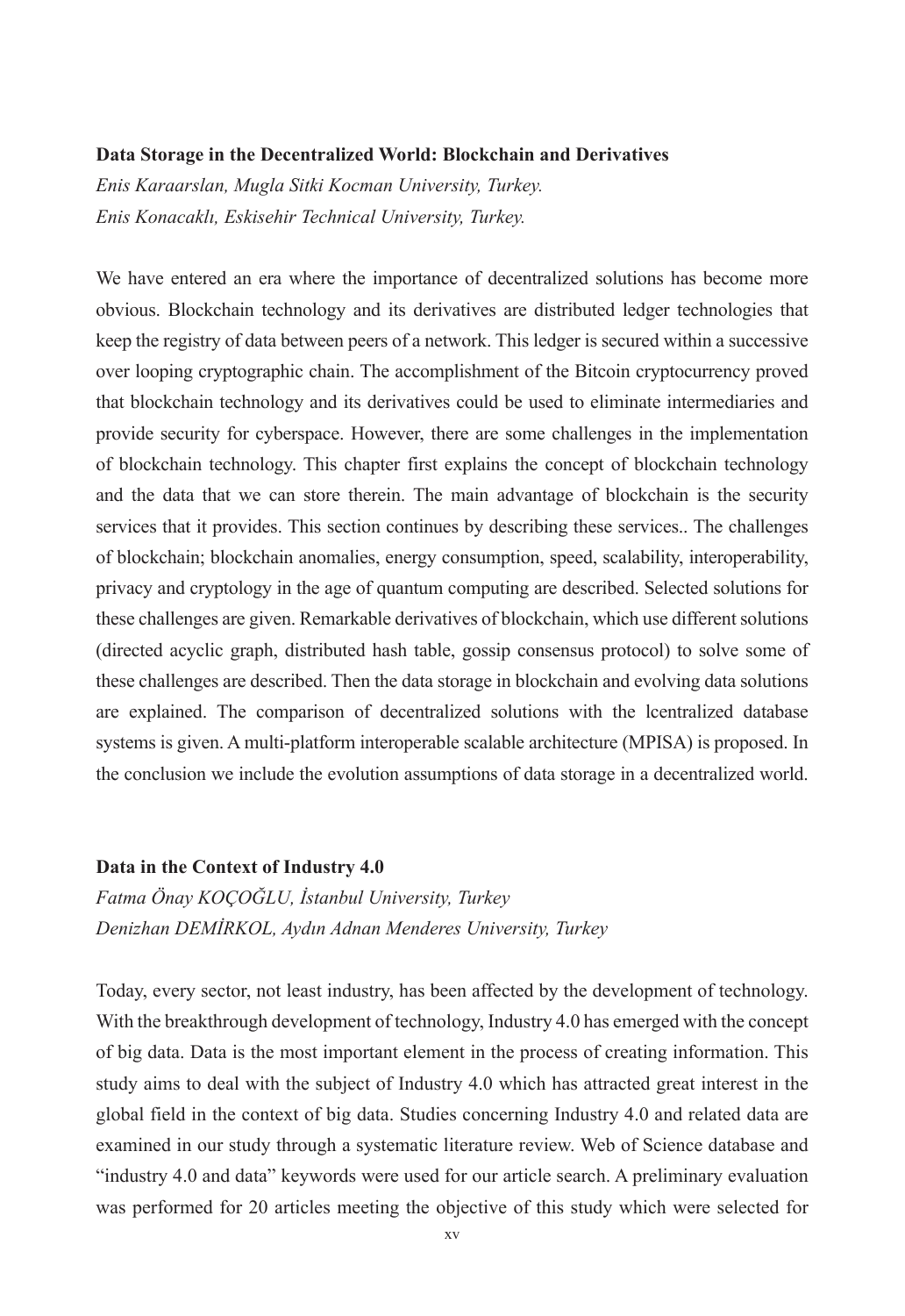detailed examination. When the studies on Industry 4.0 and data are analyzed, we can determine that studies with big data, digitalization, internet of things, digital twin, cyberphysical systems, smart factories and cloud computing are prominent. Moreover, when the countries where the articles were published were analyzed, it was found that China was the most cited and studied country in this field. It is believed that the results of this examination will enlighten people working in this field and direct future studies.

#### **Big Data Governance**

#### *Malgorzata Pankowska, University of Economics in Katowice, Poland*

Information processing in a traditional way focuses on relatively stable structured data, repeatable processes as well as on operations in Business Intelligence systems. However, nowadays more and more popular, big data, defined as huge volumes of data available in varying degrees of complexity, generated at different velocities, and varying degrees of ambiguity, cannot be processed using traditional methods and technologies. Some people argue that suitable IT (Information Technology) infrastructure for big data processing is not yet widely developed nor implemented to discuss the big data architecture implementation benefits, risks, and opportunities. Nevertheless, this paper is to present the big data governance issues. Particularly, within the proposed theme, the author discusses the big data system architecture and development strategy. The last part of the paper includes a proposal of a big data architecture model as well as a design of balanced scorecard objectives and measures specification to support the big data governance at public services business organizations. As usual, there are two main research methods, i.e., literature review and the analysis of case studies. The first provides an overview of the existing knowledge and the second permits for contextualization of the proposed models. Beyond that, the paper includes definitions of the key concepts and enables to extend the knowledge base in the research area.

#### **A Core Problem with Human Data Processing: Epistemic Circularity in Action**

*Mehmet Selim Derindere, İstanbul University, Turkey*

Managers are expected to solve critical problems of our society in an efficient manner and in ways so that the problems remain solved. In order to accomplish this, the managers are provided with vast amounts of resources including mountains of data and a wide variety of problem-solving methods available. On the other hand, the effectiveness of social and organizational problem solving is far from satisfactory and this lack of effectiveness is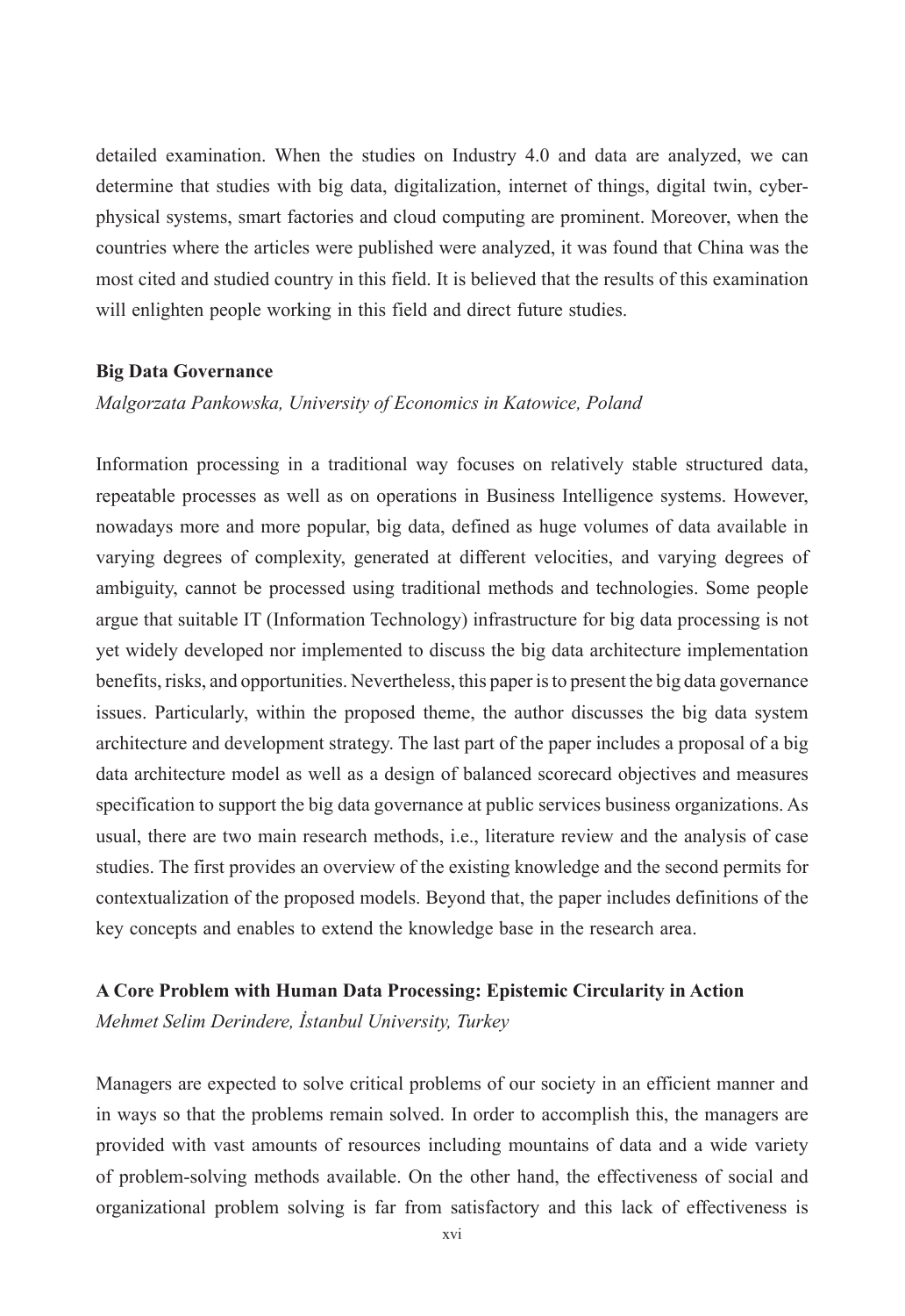ubiquitous. One reason of this ineffectiveness we claim has to do with how the human mind works. The inherent capabilities and limitations of human mind coupled with social-cognitive skills lead to sub-par problem solving. An especially counterproductive problem solving approach used by managers is setting and attempting to solve problems using erroneous cognitive skills that not only fails to include relevant data but also uses the existing data in a counterproductive manner. The very data processing skills of managers make problem solving a dead end for the actors involved at great cost to them and to the society.

This chapter looks at a core human data processing problem that renders the available data and techniques ineffective. Epistemic Circularity disregards all the disconfirming or threatening data and fails to include it in the problem solution. Epistemic Circularity thus renders the revelant data useless in developing effective solutions. Easy knowledge, a product of epistemic circularity, leads to ineffective problem solving which in many cases result in exacerbated problems and counterproductive consequences.

#### **Data Pre-processing in Text Mining**

*Tuğçe Aksoy, İstanbul University, Turkey Serra Çelik, İstanbul University, Turkey Sevinç Gülseçen, İstanbul University, Turkey*

The fact that any kind of user has the ability to generate data with great ease at any time causes an increase in the importance of data mining. Considering the reality that the vast majority of the available data is composed of unstructured data and that the data in the text type is outnumbering, it proves the increasing interest in text mining and the abundance of studies in this field. However, in order to be able to examine an unstructured data type like text, which is quite different from machine language, it is necessary to make this data more structured and make the machine work. At this point, the data pre-processing step, which covers a large part of the entire text mining process, is of great importance. In this chapter, it is aimed to explain the text pre-processing phase on a basic level by supporting this using visuals. In doing so, it is primarily planned to focus on text mining and to explain in detail the characteristics of the data processed. In this context, it is aimed to explain the data pre-processing steps followed in order to overcome these difficulties by examining the difficulties created by the data in question. As a result, this chapter is a descriptive review of the data pre-processing phase in text mining, which covers some of the studies previously conducted on this subject.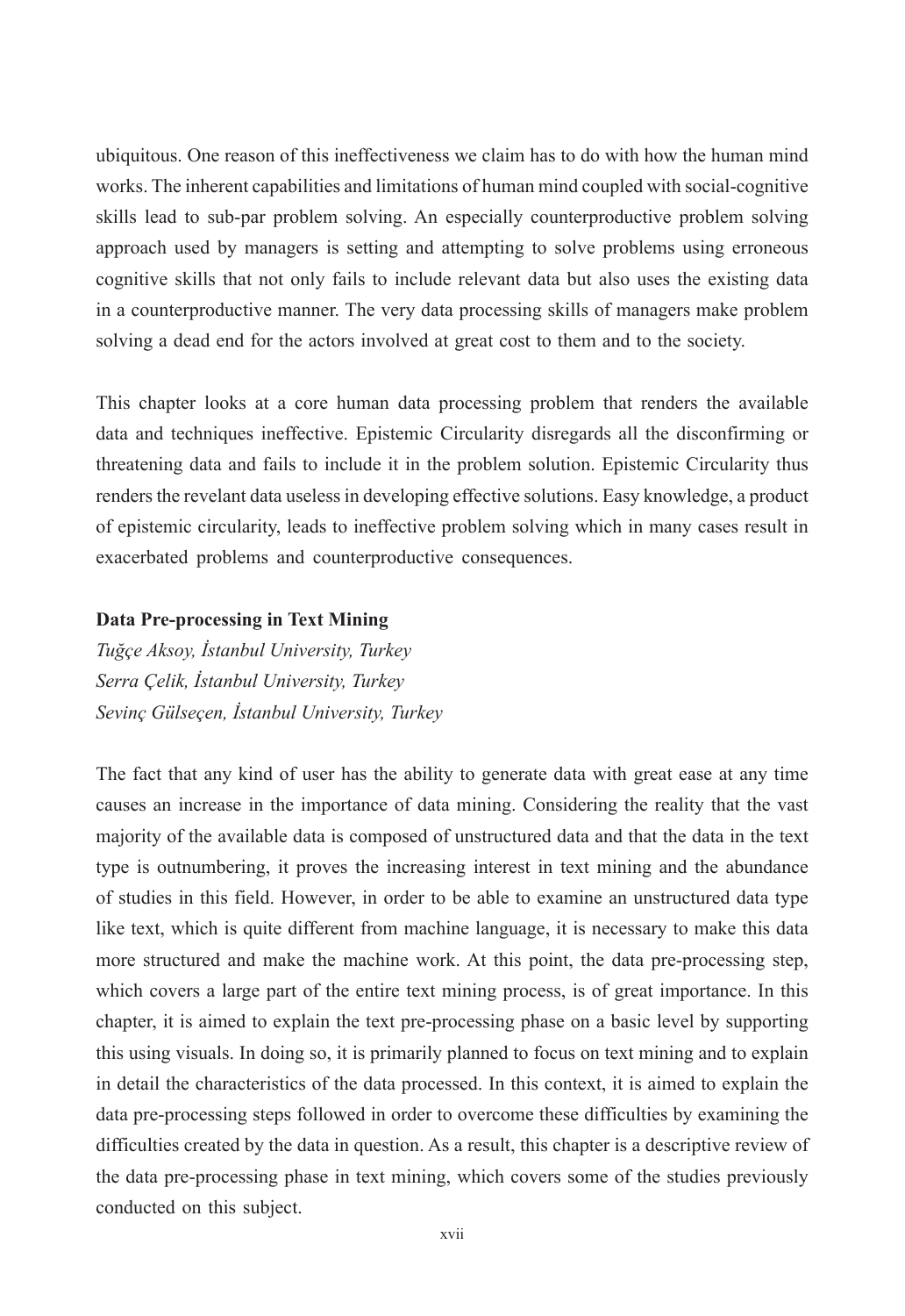### **Big Data in Education: A Case Study on Predicting E-learning Readiness of Learners with Data Mining Techniques**

*Zeki Özen, İstanbul University, Turkey Elif Kartal, İstanbul University, Turkey İlkim Ecem Emre, Marmara University, Turkey*

Since the term "personalized learning" became popular, smart features have begun to be integrated into the e-learning environment. Data mining and machine learning algorithms are used to analyze big data stored in an e-learning system to make predictions to improve course quality or learners' performance. From the learners' perspective, it might now be considered possible for everybody to benefit from e-learning by considering their personal interests or their own specific development plan as long as the course contents are available in the system. In addition, in an e-learning environment there is no limitation on the time and place where a course can be attended and a program completed. However, it is just not that simple. Today not the only, but by far the most important, requirement is still the readiness of the learners to study in an e-learning system. The aim of this chapter is to predict the e-learning readiness of learners using data mining techniques and to provide feedback for institute managers and admin personnel of e-learning systems which are intended to be used in an institution. According to the results of this study, the highest accuracy value (0.831) is obtained with C4.5 Decision Tree Algorithm. While students, who agree and strongly agree with the statement "My studying/research area is appropriate for e-learning" are classified as ready to attend an e-learning course, students who disagree with the same statement are classified as not ready to attend an e-learning course. Students who strongly disagree with the statements "My studying/research area is appropriate for e-learning" and "E-learning is better than face to face learning", are also classified as not ready to attend an e-learning course.

### **The Value of Data for Improving Effectiveness of Campus Courses: The Case of Hybrid MOOCs**

Oğuz Ak, Boğaziçi University, Turkey *Selim Yazıcı, İstanbul University, Turkey Sevinç Gülseçen, İstanbul University, Turkey*

In recent years with the advances in technology, learners started to learn various concepts in informal learning environments apart from the official traditional learning programs.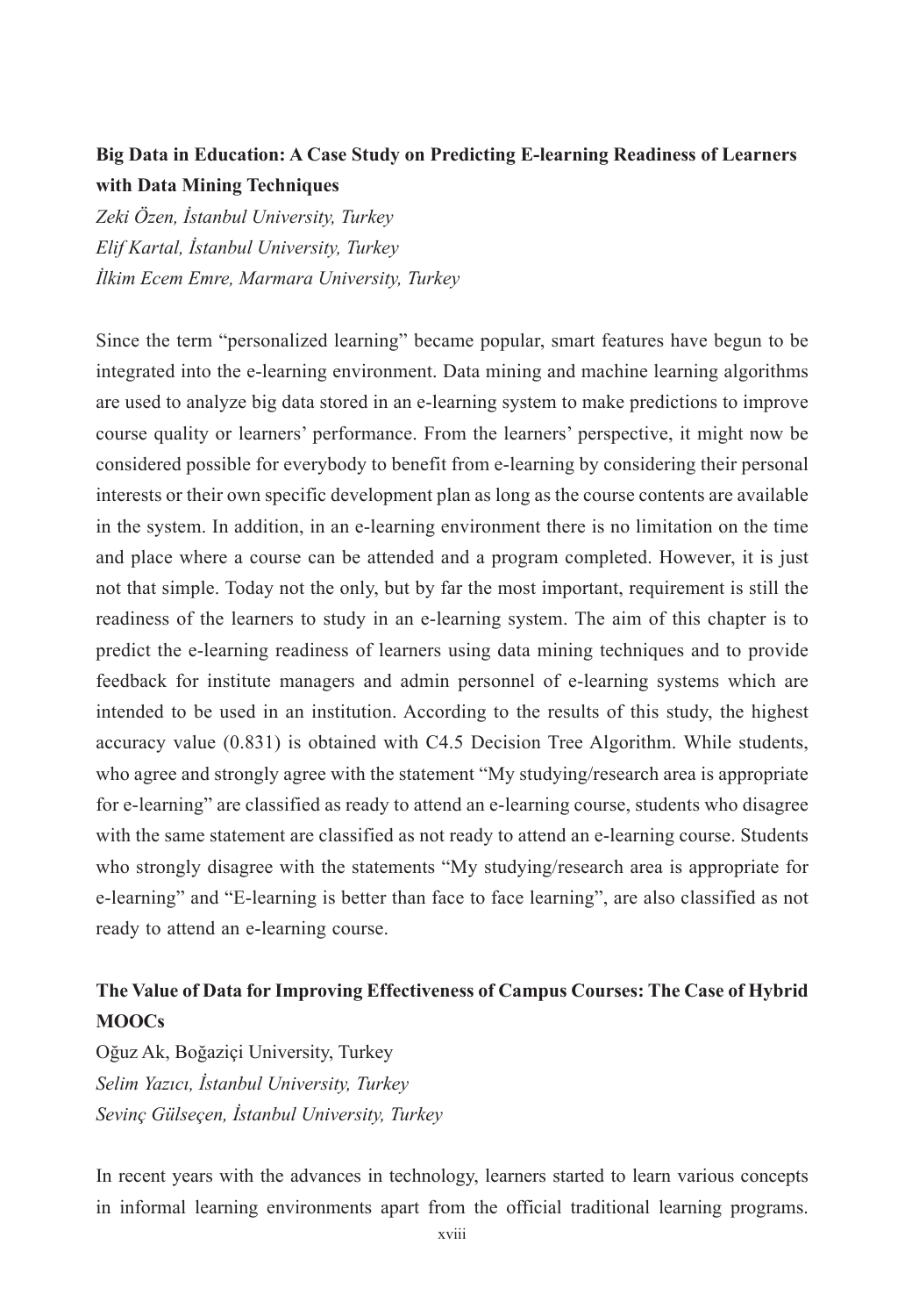We describe such learning environments as part of the Personal Learning Environment (PLE) approach. One great resource for these environments is using Massive Open Online Course (MOOC). Learners can learn any subject by enrolling in MOOCs easily and develop themselves by reaching their personal learning goals. But in such an informal learning environment, it would be hard to manage the learning process. Learners need some ability to manage this process that is called "self-regulation". There seem to be some problems in both fully face to face learning (like difficulties in following courses), and fully online MOOCs (like lack of interaction). So, a midway approach is a hybrid MOOC that is a combination of both methods. Literature and author experiences indicated that this method would make learning more effective. However, there is a need for improving the method with proper data management. We provide a list of data collection methods in hybrid MOOCs and explain how this data helped us to improve the learning process. In the PLE approach, students need data to shape their learning process, similarly instructors need to obtain data with various strategies and reshape the course structure by using this data. We think that in education, data usage is somehow limited, but it is required for making it more efficient.

### **Intelligent Tutoring of Learners in E-learning systems and Massive Open Online Courses (MOOC)**

*Yacine Lafifi, University 8 May 1945, Guelma Asma Boudria, University 8 May 1945, Guelma Atef Lafifi, University 8 May 1945, Guelma Moadh Cheraitia, University 8 May 1945, Guelma*

In the last few years, many terms related to learning environments have emerged. Each one of these terms is distinguished by a set of criteria such as the target audience, the duration of learning, the type and nature of the educational content, the manner of dissemination of knowledge, etc. Unfortunately, lack of support for the learners seems to be a serious frequently faced problem in these environments, which requires special attention. Among proposed solutions, tutoring seems to be a convenient candidate for this problem. Tutoring involves offering assistance to learners that are in need for help. Regardless the nature of this assistance (pedagogical, social, etc.), it can be delivered in many forms: advice, guidance or even recommendation. And while tutoring has been applied for decades in traditional e-learning environments, its application in new systems such as Massive Open Online Courses (MOOC) is still under study. In fact, a considerable number of studies driven on MOOCs had reported the problem of learners' dropout. Several reasons can be listed as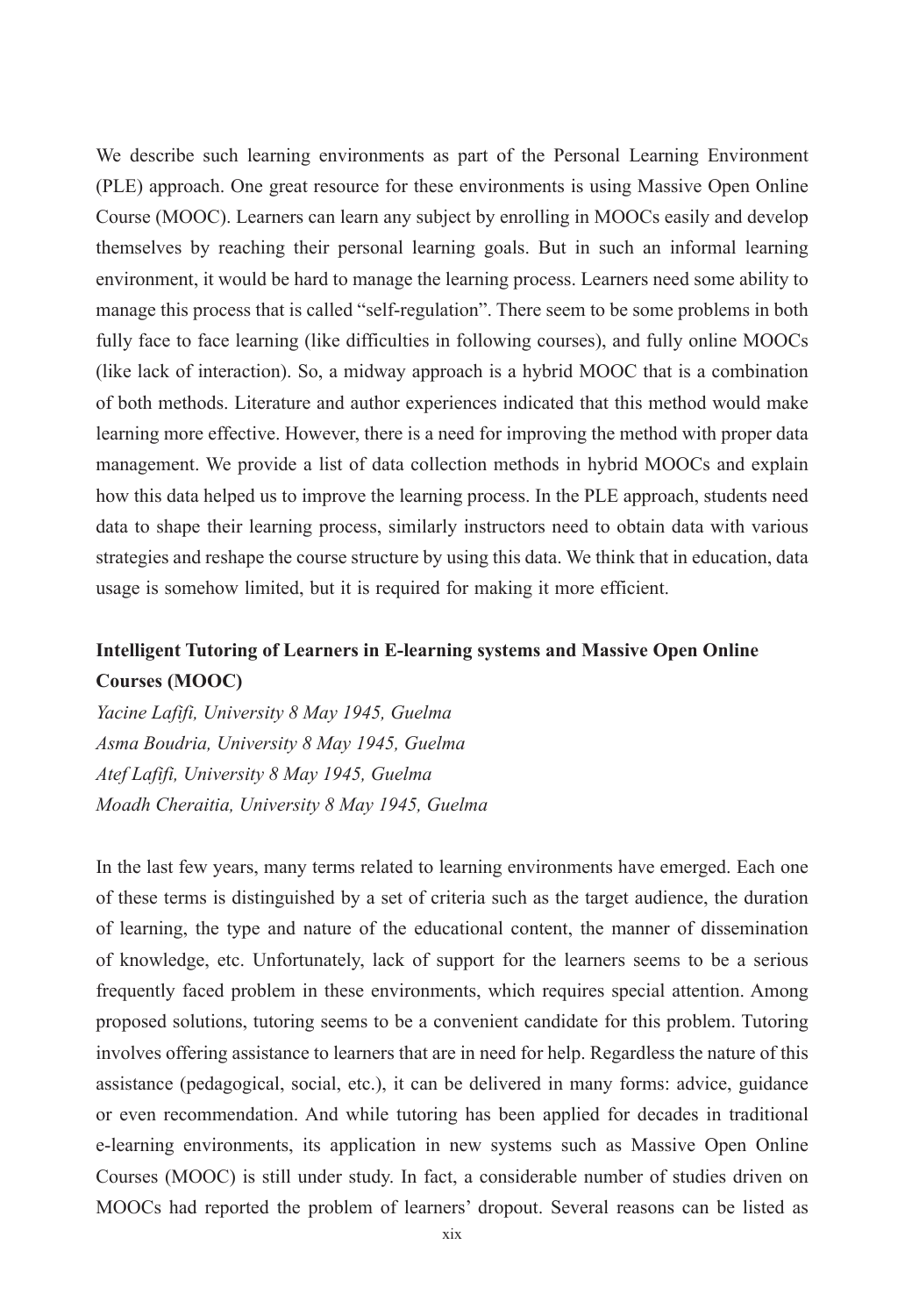causes of such a problem. Among these reasons, we can find learners' isolation as well as learners' loss of motivation. This same problem has been reported by researchers working in the field of Computer-based Environments for Human Learning.

In this article, we propose a new vision on how to apply an intelligent tutoring process in human learning systems in general and in MOOCs in particular. This new vision is based on the behaviors and skills of learners. This activity can take many forms and can be carried out by different types of actors (teachers, learners, etc.).

#### **Smart House: Data Gathering and Analysis**

*Natalija Lepkova, Vilnius Gediminas Technical University, Lithuania*

In modern society, the concept of "smart house" is increasingly being heard. At present, it is generally acceptable that a smart house has efficient building management, local management and business management systems. A smart house increases the business value of the environment created by the adaptability and flexibility provided by the location and the communication systems. There are many opinions on how we should understand the concept of a smart house. Some people believe this is a modern home audience, others think it's a fully designed home cable system. There are some who guess that this reflects modern telecommunication systems, etc. Everything that has been mentioned really reflects only part of the "smart home" possibilities. Smart House introduces a modern, robust automated system that allows to integrate all of the main operating subsystems such as: energy supply, supply of gas and water, lighting system, heating systems, microclimate systems, other remote controls. The smart houses are often pointed as one of the main constituents of smarter living environments. The chapter provides the smart house definition, criteria defining smart building, smart house technology explanation, examples of smart houses in different countries, smart house data model, building progress and analysis of smart building automation and control systems (applying SWOT analysis method).

#### **Privacy for Enterprises in Data Age**

*Bilgin Metin, Bogazici University, Turkey Enes Yılmaz, Bogazici University, Turkey Erdi Şekerciler, Bogazici University, Turkey*

The world we live in is now becoming increasingly virtual. We all interact with this new age which we can describe as the digital age. We shop online, we communicate with people via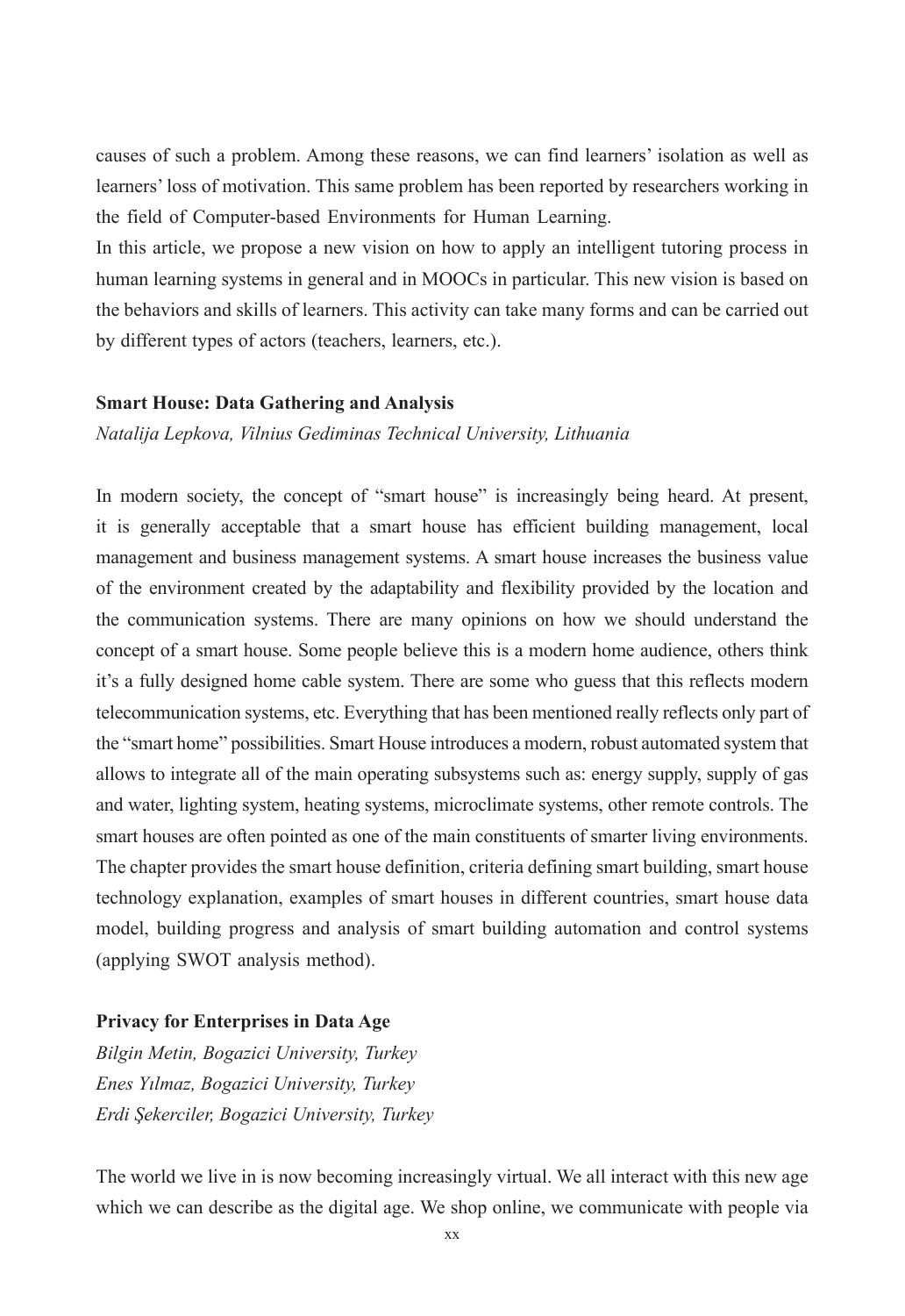social media, we are informed at any time through the devices that are in our hands about goings-on, whether we like it or not, we have become a part of this globalized and digitalized world. Data can be described as the structure of the digitalized world. In each interaction between us and the tools which we use, we create data or we cause data transferring or we can be a small part of a large data collection because of our presence in a platform on the internet. Certainly, this close relationship can reveal our private life in some situations. Most of the time, we are exposed to situations where our private information is collected, used, and processed without our permission. Sometimes we cannot even notice the violation of one of the most fundamental rights and freedoms we can define as privacy. This literature survey study is based on the fundamentals of information security, and it seeks answers to these questions: Why does our personal information need protection? What kind of information should be protected? What is the situation regarding the data privacy in Turkish and world law? What kind of laws have been passed upon the privacy of tax from past to today? What are the perspectives, opinions on protection of personal data in Turkey and Europe? What is the importance of data privacy for the business sectors? We also believe that this study will raise awareness on this matter.

#### **Data Collection Approaches for Artificial Intelligence Applications in Healthcare**

*Murat Gezer, İstanbul University, Turkey Çiğdem Selçukcan Erol, İstanbul University, Turkey*

As in all other fields, research in the field of artificial intelligence is rapidly continuing in the field of health. As a result of this research, the importance of data comes to the fore. In this study, which includes data collection approaches in the field of health, we aim to emphasize the importance of data in this field and to contribute to the more conscious handling of the data to be used in artificial intelligence applications at every stage. For this purpose, the definition of data and how to distinguish information and knowledge are mentioned. The characteristics of data and data collection methods are also mentioned, and an attempt is made to emphasize the importance of health data collection in artificial intelligence research. As a result of this study, we believe that all personnel working in data-related departments and the health field, where the moment is vital, must receive training on collecting, storing, sharing data, and data security in particular. In our study we emphasize that especially the people who produce and consume data must have the awareness and morality for every step of data collection and handling, and that this issue should be prioritized in the field of health.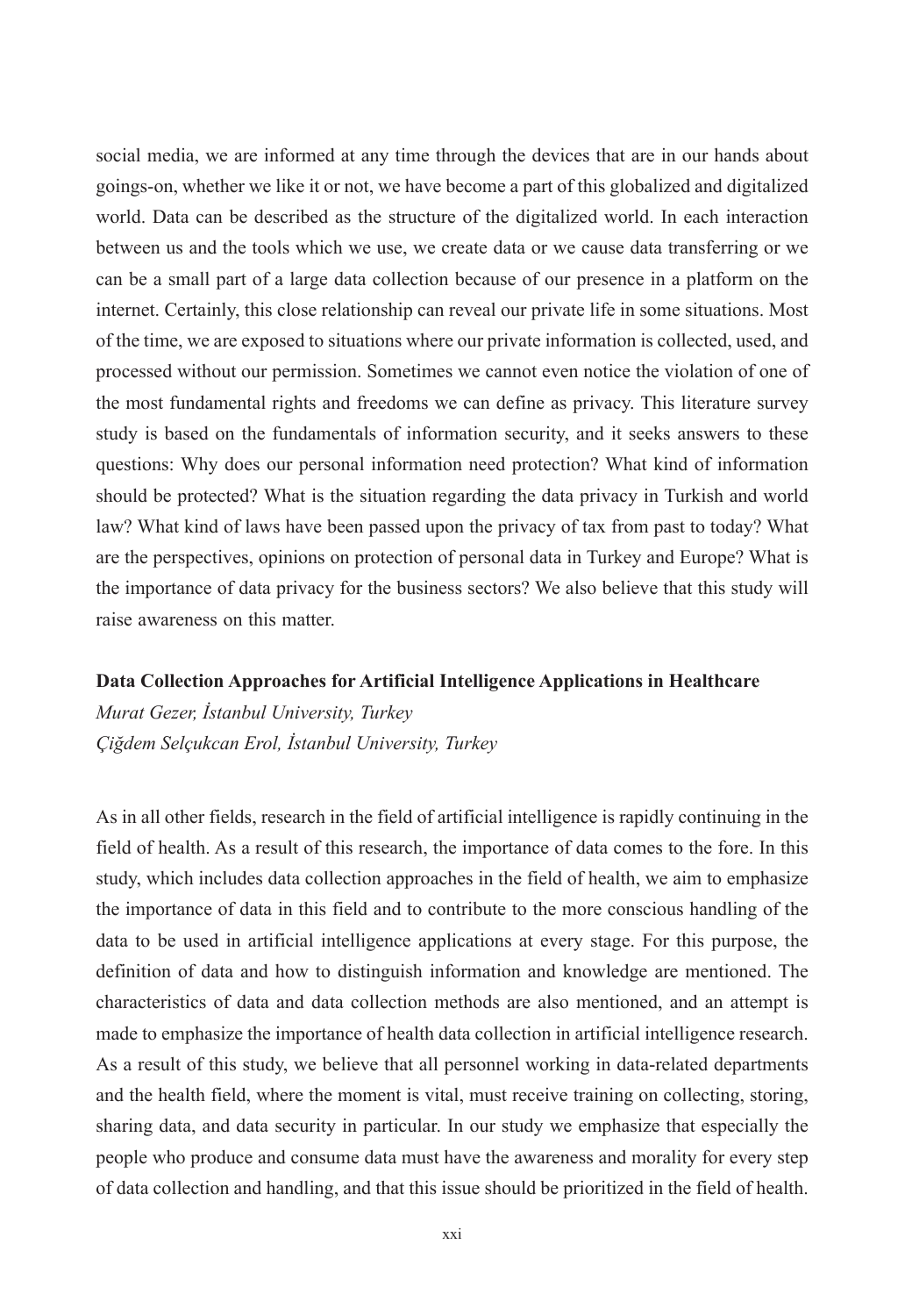### **Technological Transformation Process from Electronic Intelligence to Cyber Intelligence** *Ahmet Naci Ünal, Bahcesehir University, Turkey*

Throughout the whole of human history, concepts such as defense, security, safety and intelligence have been very important for human beings on a personal level, and for human communities in general. The sociological transformation that came as a result of these processes played a key role in the development of science and technology. Thanks to the developments in electronic science during the 20th century, systems using electromagnetic energy have come to the fore.

This development process which started with systems such as telephones, radios and radars has eventually been used in many different areas such as air defense systems, guided missiles, early warning receivers, communication systems, and computers. For this reason, the control and active use of what can be called the electromagnetic spectrum in short, has been an important factor in all kinds of activities. By the 21st century, almost all of the systems used in this process began to operate in a cyberspace environment and became software controlled. The concept of the target intelligence needed in this transformation process has changed dimensions and shifted from electronic intelligence to cyber intelligence.

This study will focus on the transformation of the electronic intelligence process, which is an indispensable element of the 20th century, into the concept of cyber intelligence in the 21st century.

### **Automatic Measurement of The Morphological Characteristics of Honeybees by A Computational Program**

*Zlatin Zlatev, Trakia University, Bulgaria Veselina Nedeva, Trakia University, Bulgaria Ivanka Zhelyazkova, Trakia University, Bulgaria*

The use of Big data related to the breeding of honey bees, when administered and processed effectively, will encourage the development of knowledge-based beekeeping, create new markets and business opportunities and further encourage the development of this industry. There have been attempts to fully automate the process of measuring the morphological characteristics of bees (at this stage there are conversions for Measuring wings), but this process for other parts are still completed manually. A survey was made of the possibilities